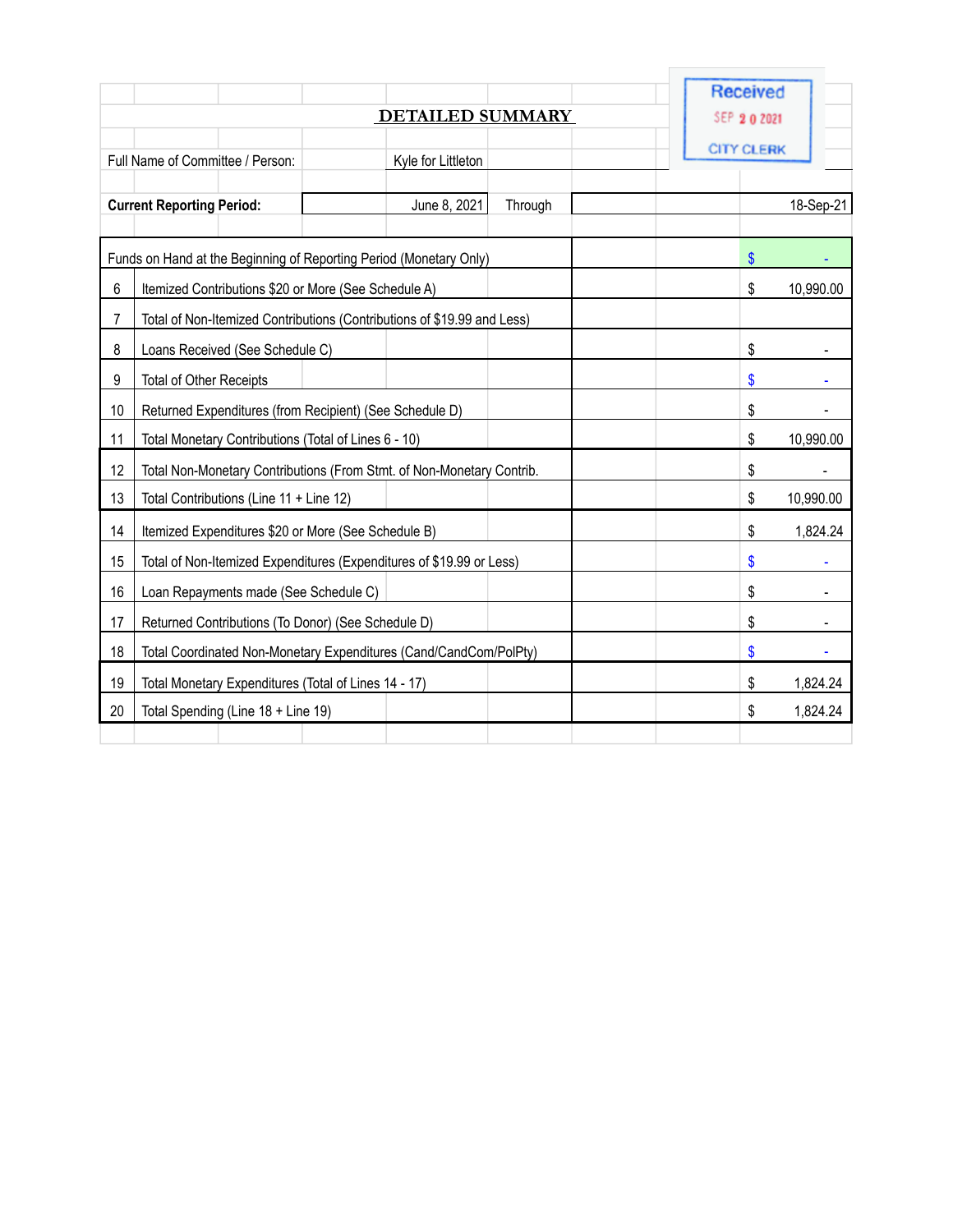|                |                                         |   |                      | SCHEDULE A - ITEMIZED CONTRIBUTIONS STATEMENT (\$20 or MORE) |
|----------------|-----------------------------------------|---|----------------------|--------------------------------------------------------------|
|                |                                         |   |                      |                                                              |
|                | Full Name of Committee / Person:        |   |                      | Kyle for Littleton                                           |
|                |                                         |   |                      |                                                              |
| 1              | Date Accepted                           | 4 | Name, (Last, First): | Schlachter, Kyle                                             |
|                | June 8, 2021                            | 5 | Address:             | 1704 W Shepperd Ave                                          |
| 2              | Contribution Amt.                       | 6 | City/State/Zip:      | Littleton, CO 80120                                          |
|                | \$<br>110.00                            | 7 | Description:         |                                                              |
| 3              | Aggregate Amt.                          | 8 | Employer:            | State of Colorado                                            |
|                | \$<br>110.00                            | 9 | Occupation:          | <b>Marketing Coordinator</b>                                 |
|                | Ck. Box if Electioneering Communication |   |                      |                                                              |
|                |                                         |   |                      |                                                              |
| 1              | Date Accepted                           | 4 | Name, (Last, First): | Milliman, Kelly                                              |
|                | June 10, 2021                           | 5 | Address:             | 2282 W Briarwood, Ave                                        |
| 2              | Contribution Amt.                       | 6 | City/State/Zip:      | Littleton, CO 80120                                          |
|                | \$<br>400.00                            | 7 | Description:         |                                                              |
| 3              | Aggregate Amt.                          | 8 | Employer:            | Children's Hospital                                          |
|                | \$<br>400.00                            | 9 | Occupation:          | Nurse                                                        |
|                |                                         |   |                      |                                                              |
|                | Ck. Box if Electioneering Communication |   |                      |                                                              |
|                |                                         |   |                      |                                                              |
| 1              | Date Accepted                           | 4 | Name, (Last, First): | Thornton, Susan                                              |
|                | June 14, 2021                           | 5 | Address:             | 474 Easter Ave                                               |
| 2              | Contribution Amt.                       | 6 | City/State/Zip:      | Littleton, CO 80120                                          |
|                | \$<br>50.00                             | 7 | Description:         |                                                              |
| 3              | Aggregate Amt.                          | 8 | Employer:            |                                                              |
|                | \$<br>50.00                             | 9 | Occupation:          |                                                              |
|                | Ck. Box if Electioneering Communication |   |                      |                                                              |
|                |                                         |   |                      |                                                              |
| 1              | Date Accepted                           | 4 | Name, (Last, First): | Reichardt, Robert                                            |
|                | 6/14/21                                 | 5 | Address:             | 6007 S Lakeview                                              |
| $\overline{c}$ | Contribution Amt.                       | 6 | City/State/Zip:      | Littleton, CO 80120                                          |
|                | 100.00<br>\$                            | 7 | Description:         |                                                              |
| 3              | Aggregate Amt.                          | 8 | Employer:            | Augenblick, Palaich and Assoc.                               |
|                | \$<br>100.00                            | 9 | Occupation:          | Researcher                                                   |
|                | Ck. Box if Electioneering Communication |   |                      |                                                              |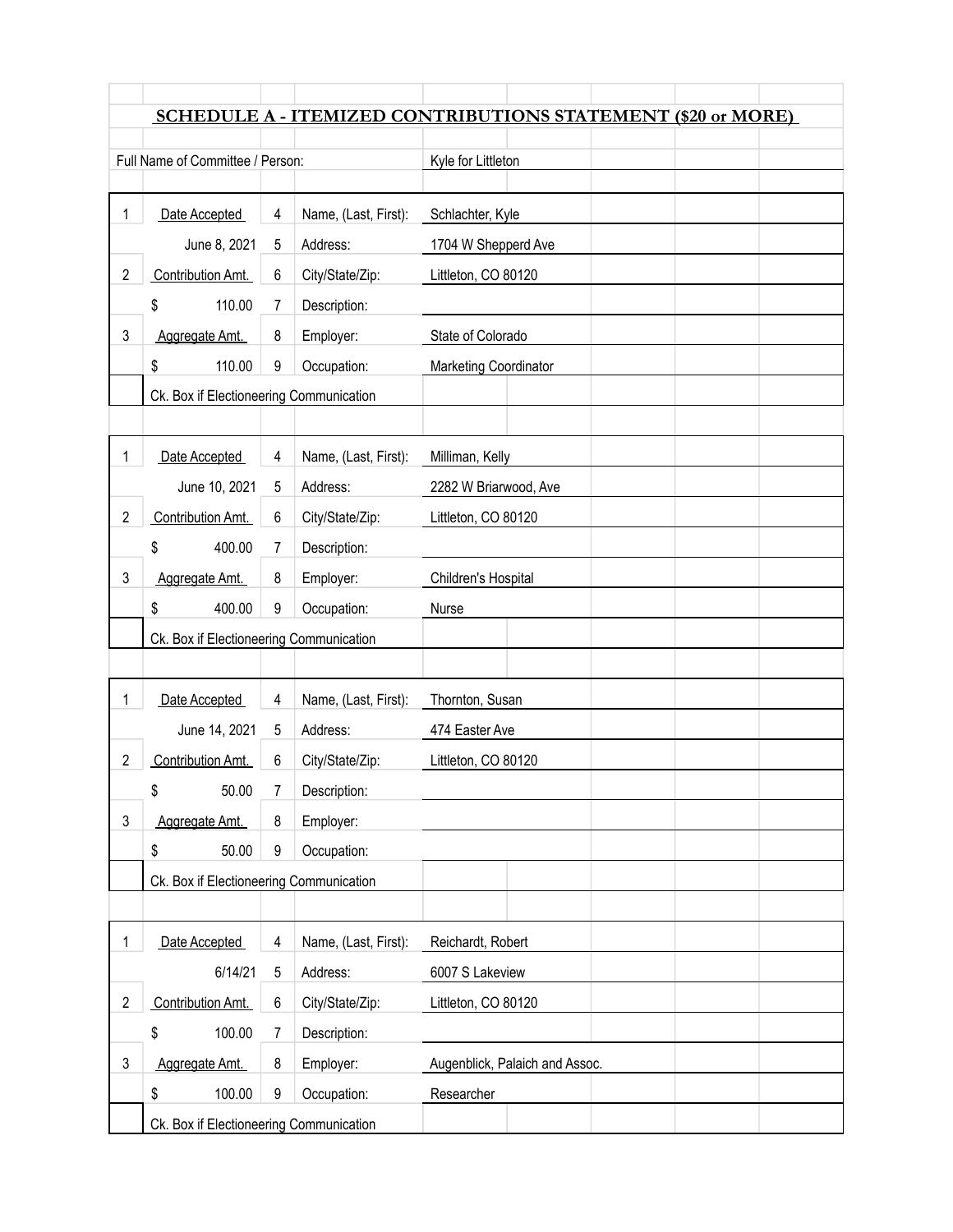| 1              | Date Accepted                           | 4 | Name, (Last, First): | Gage, Daniel                               |
|----------------|-----------------------------------------|---|----------------------|--------------------------------------------|
|                | June 14, 2021                           | 5 | Address:             | 707 Mark Dr                                |
| $\overline{2}$ | Contribution Amt.                       | 6 | City/State/Zip:      | Verona, WI 53593                           |
|                | \$<br>50.00                             | 7 | Description:         |                                            |
| 3              | Aggregate Amt.                          | 8 | Employer:            |                                            |
|                | \$<br>50.00                             | 9 | Occupation:          |                                            |
|                | Ck. Box if Electioneering Communication |   |                      |                                            |
|                |                                         |   |                      |                                            |
| 1              | Date Accepted                           | 4 | Name, (Last, First): | Mostek, Glenda                             |
|                | June 21, 2021                           | 5 | Address:             | 9172 W 90th PI                             |
| $\overline{2}$ | Contribution Amt.                       | 6 | City/State/Zip:      | Westminster, CO 80021                      |
|                | 100.00<br>\$                            | 7 | Description:         |                                            |
| 3              | Aggregate Amt.                          | 8 | Employer:            | Colorado Nursery and Greenhouse Assocation |
|                | 100.00<br>\$                            | 9 | Occupation:          | <b>Executive Director</b>                  |
|                | Ck. Box if Electioneering Communication |   |                      |                                            |
|                |                                         |   |                      |                                            |
| 1              | Date Accepted                           | 4 | Name, (Last, First): | Anderson, June                             |
|                | July 9, 2021                            | 5 | Address:             | 1709 W Aberdeen Ave                        |
| $\overline{2}$ | Contribution Amt.                       | 6 | City/State/Zip:      | Littleton, CO 80120                        |
|                | 100.00<br>\$                            | 7 | Description:         |                                            |
| 3              | Aggregate Amt.                          | 8 | Employer:            | Self                                       |
|                | \$<br>100.00                            | 9 | Occupation:          | Independent Contractor                     |
|                | Ck. Box if Electioneering Communication |   |                      |                                            |
|                |                                         |   |                      |                                            |
| 1              | Date Accepted                           | 4 | Name, (Last, First): | Conklin, Amy                               |
|                | July 10, 2021                           | 5 | Address:             | 6795 S Elait St                            |
| $\overline{2}$ | Contribution Amt.                       | 6 | City/State/Zip:      | Littleton, CO 80120                        |
|                | 100.00<br>\$                            | 7 | Description:         |                                            |
| 3              | Aggregate Amt.                          | 8 | Employer:            | Self                                       |
|                | \$<br>100.00                            | 9 | Occupation:          | <b>Water Consultant</b>                    |
|                | Ck. Box if Electioneering Communication |   |                      |                                            |
|                |                                         |   |                      |                                            |
| 1              | Date Accepted                           | 4 | Name, (Last, First): | Cronenberger, Patricia                     |
|                | 12-Jul-21                               | 5 | Address:             | 5796 S Lakview St                          |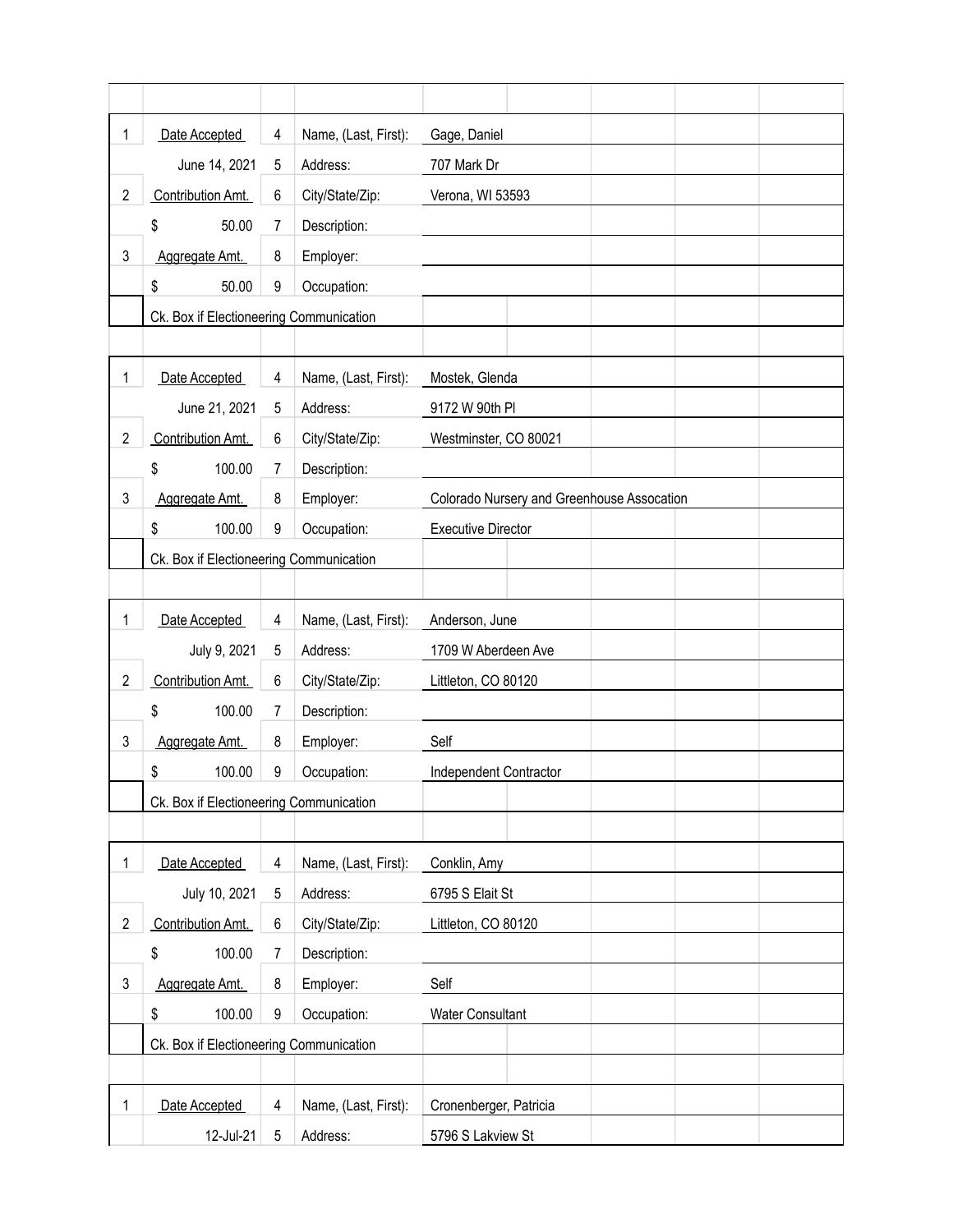| $\overline{2}$ | Contribution Amt.                       | 6 | City/State/Zip:      | Littleton, CO 80120    |
|----------------|-----------------------------------------|---|----------------------|------------------------|
|                | \$<br>200.00                            | 7 | Description:         |                        |
| 3              | Aggregate Amt.                          | 8 | Employer:            | retired                |
|                | \$<br>200.00                            | 9 | Occupation:          |                        |
|                | Ck. Box if Electioneering Communication |   |                      |                        |
|                |                                         |   |                      |                        |
| 1              | Date Accepted                           | 4 | Name, (Last, First): | McConlogue, Stacey     |
|                | July 12, 2021                           | 5 | Address:             | 4293 W Pondview Pl     |
| $\overline{c}$ | Contribution Amt.                       | 6 | City/State/Zip:      | Littleton, CO 80123    |
|                | \$<br>25.00                             | 7 | Description:         |                        |
| 3              | Aggregate Amt.                          | 8 | Employer:            |                        |
|                | \$<br>25.00                             | 9 | Occupation:          |                        |
|                | Ck. Box if Electioneering Communication |   |                      |                        |
|                |                                         |   |                      |                        |
| 1              | Date Accepted                           | 4 | Name, (Last, First): | Sprunt, David          |
|                | July 12, 2021                           | 5 | Address:             | 2476 W Sunset Dr       |
| $\overline{c}$ | Contribution Amt.                       | 6 | City/State/Zip:      | Littleton, CO 80120    |
|                | \$<br>50.00                             | 7 | Description:         |                        |
| 3              | Aggregate Amt.                          | 8 | Employer:            |                        |
|                | \$<br>50.00                             | 9 | Occupation:          |                        |
|                | Ck. Box if Electioneering Communication |   |                      |                        |
|                |                                         |   |                      |                        |
| 1              | Date Accepted                           | 4 | Name, (Last, First): | Zucker, David          |
|                | July 12, 2021                           | 5 | Address:             | 1337 Killington Court  |
| $\overline{c}$ | Contribution Amt.                       | 6 | City/State/Zip:      | Evergreen, CO 80439    |
|                | 250.00<br>\$                            | 7 | Description:         |                        |
| 3              | Aggregate Amt.                          | 8 | Employer:            | Zocalo                 |
|                | \$<br>250.00                            | 9 | Occupation:          | Real Estate            |
|                | Ck. Box if Electioneering Communication |   |                      |                        |
|                |                                         |   |                      |                        |
| 1              | Date Accepted                           | 4 | Name, (Last, First): | McNamee, James         |
|                | 12-Jul-21                               | 5 | Address:             | 2473 W Houstoun Waring |
| $\overline{2}$ | Contribution Amt.                       | 6 | City/State/Zip:      | Littleton, CO 80120    |
|                | \$<br>25.00                             | 7 | Description:         |                        |
| 3              | Aggregate Amt.                          | 8 | Employer:            |                        |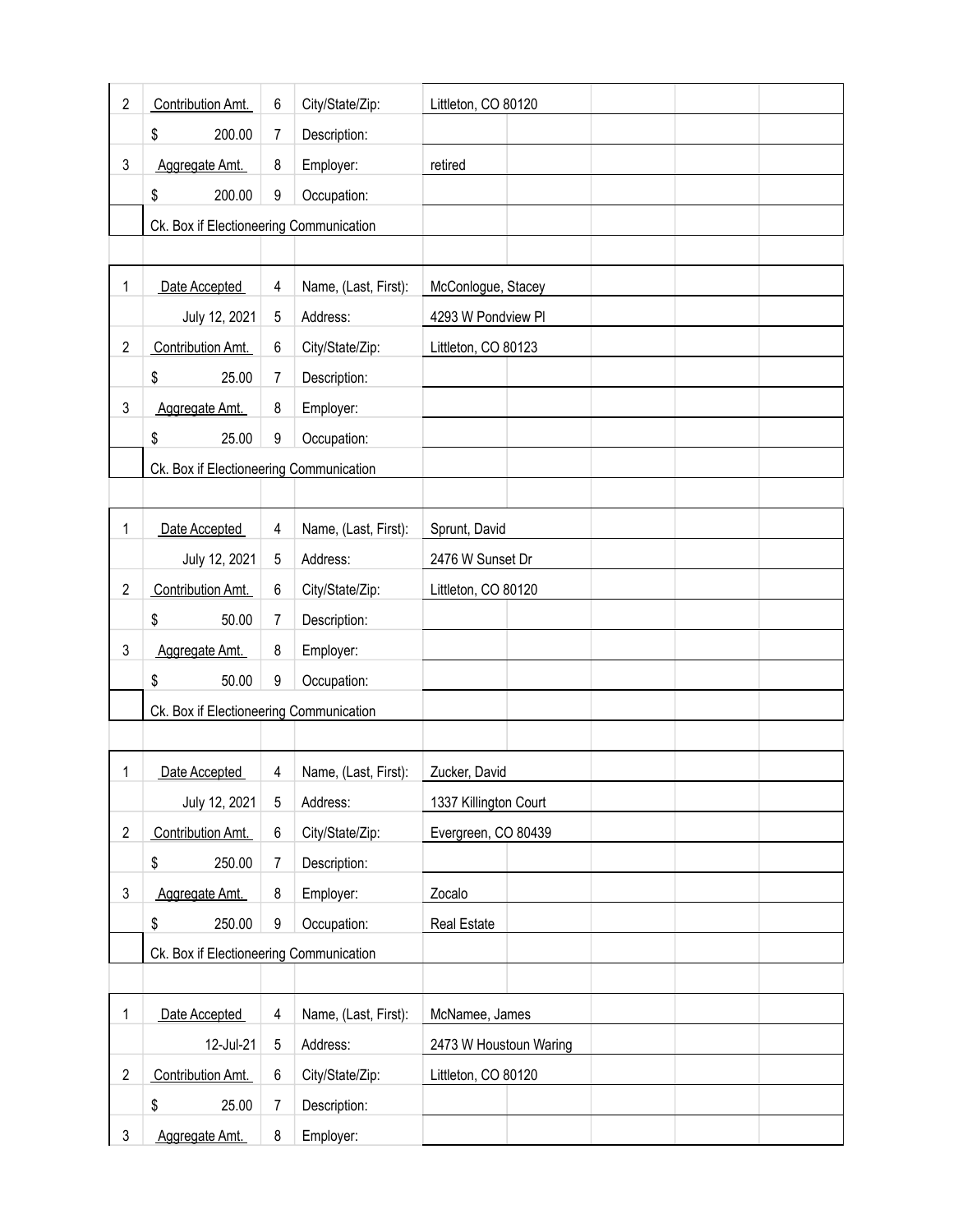|                | \$<br>25.00                             | 9              | Occupation:          |                      |  |  |
|----------------|-----------------------------------------|----------------|----------------------|----------------------|--|--|
|                | Ck. Box if Electioneering Communication |                |                      |                      |  |  |
|                |                                         |                |                      |                      |  |  |
| 1              | Date Accepted                           | 4              | Name, (Last, First): | Brosseau, Jan        |  |  |
|                | 12-Jul-21                               | 5              | Address:             | 6205 S Sycamore St   |  |  |
| $\overline{2}$ | Contribution Amt.                       | 6              | City/State/Zip:      | Littleton, CO 80120  |  |  |
|                | \$<br>50.00                             | 7              | Description:         |                      |  |  |
| 3              | Aggregate Amt.                          | 8              | Employer:            |                      |  |  |
|                | \$<br>50.00                             | 9              | Occupation:          |                      |  |  |
|                | Ck. Box if Electioneering Communication |                |                      |                      |  |  |
|                |                                         |                |                      |                      |  |  |
| 1              | Date Accepted                           | 4              | Name, (Last, First): | Barrere, Alexis      |  |  |
|                | 12-Jul-21                               | 5              | Address:             | 5460 S Manitou Rd    |  |  |
| $\overline{2}$ | Contribution Amt.                       | 6              | City/State/Zip:      | Littleton, CO 80123  |  |  |
|                | \$<br>100.00                            | 7              | Description:         |                      |  |  |
| 3              | Aggregate Amt.                          | 8              | Employer:            | <b>CU Anshutz</b>    |  |  |
|                | \$<br>100.00                            | 9              | Occupation:          | UA developer         |  |  |
|                | Ck. Box if Electioneering Communication |                |                      |                      |  |  |
|                |                                         |                |                      |                      |  |  |
| 1              | Date Accepted                           | 4              | Name, (Last, First): | Cyran, Michele       |  |  |
|                | 12-Jul-21                               | 5              | Address:             | 925 Front Range Road |  |  |
| $\overline{2}$ | Contribution Amt.                       | 6              | City/State/Zip:      | Littleton, CO 80120  |  |  |
|                | \$<br>25.00                             | 7              | Description:         |                      |  |  |
| 3              | Aggregate Amt.                          | 8              | Employer:            |                      |  |  |
|                | \$<br>25.00                             | 9              | Occupation:          |                      |  |  |
|                | Ck. Box if Electioneering Communication |                |                      |                      |  |  |
|                |                                         |                |                      |                      |  |  |
| 1              | Date Accepted                           | 4              | Name, (Last, First): | Page, Kathy          |  |  |
|                | 12-Jul-21                               | 5              | Address:             | 111 SE 111th Ave     |  |  |
| $\overline{c}$ | Contribution Amt.                       | 6              | City/State/Zip:      | Portland, OR 97216   |  |  |
|                | \$<br>50.00                             | $\overline{7}$ | Description:         |                      |  |  |
| 3              | Aggregate Amt.                          | 8              | Employer:            |                      |  |  |
|                | \$<br>50.00                             | 9              | Occupation:          |                      |  |  |
|                | Ck. Box if Electioneering Communication |                |                      |                      |  |  |
|                |                                         |                |                      |                      |  |  |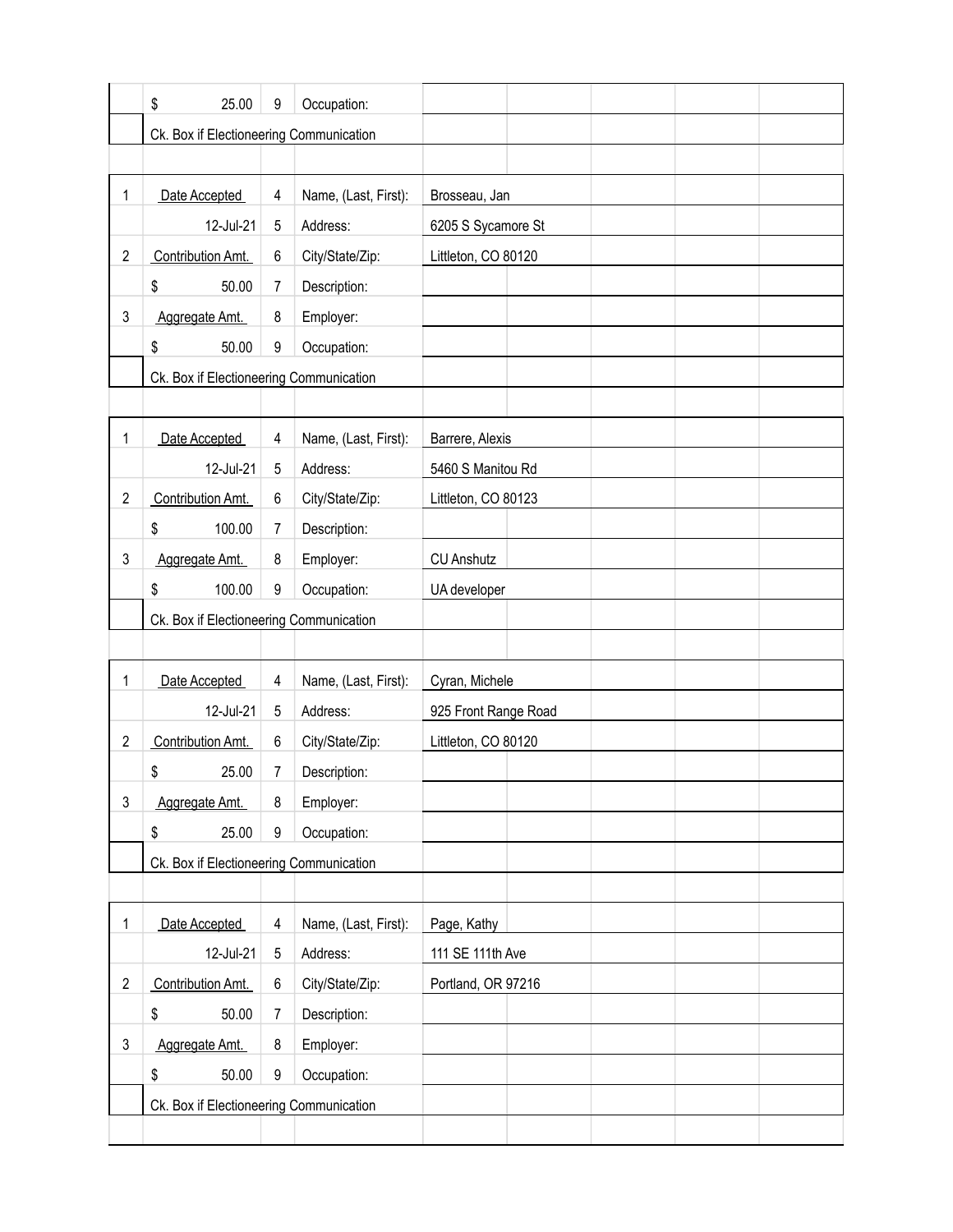| 1              | Date Accepted                           | 4 | Name, (Last, First): | Hulse, Kurt            |
|----------------|-----------------------------------------|---|----------------------|------------------------|
|                | 12-Jul-21                               | 5 | Address:             | 6903 S Prince Cir      |
| $\overline{2}$ | Contribution Amt.                       | 6 | City/State/Zip:      | Littleton, CO 80120    |
|                | \$<br>100.00                            | 7 | Description:         |                        |
| 3              | Aggregate Amt.                          | 8 | Employer:            | not employed           |
|                | \$<br>100.00                            | 9 | Occupation:          |                        |
|                | Ck. Box if Electioneering Communication |   |                      |                        |
|                |                                         |   |                      |                        |
| 1              | Date Accepted                           | 4 | Name, (Last, First): | Kirk, Maureen          |
|                | 12-Jul-21                               | 5 | Address:             | 5971 S Fairfield Way   |
| $\overline{2}$ | Contribution Amt.                       | 6 | City/State/Zip:      | Littleton, CO 80120    |
|                | \$<br>25.00                             | 7 | Description:         |                        |
| 3              | Aggregate Amt.                          | 8 | Employer:            |                        |
|                | \$<br>25.00                             | 9 | Occupation:          |                        |
|                | Ck. Box if Electioneering Communication |   |                      |                        |
|                |                                         |   |                      |                        |
| 1              | Date Accepted                           | 4 | Name, (Last, First): | Dickey, Jena           |
|                | 14-Jul-21                               | 5 | Address:             | 2432 W Sunset Dr       |
| $\overline{2}$ | Contribution Amt.                       | 6 | City/State/Zip:      | Littleton, CO 80120    |
|                | \$<br>25.00                             | 7 | Description:         |                        |
| 3              | Aggregate Amt.                          | 8 | Employer:            |                        |
|                | \$<br>25.00                             | 9 | Occupation:          |                        |
|                | Ck. Box if Electioneering Communication |   |                      |                        |
|                |                                         |   |                      |                        |
| 1              | Date Accepted                           | 4 | Name, (Last, First): | Collins, Jim           |
|                | 14-Jul-21                               | 5 | Address:             | 390 Union Blvd         |
| $\overline{2}$ | Contribution Amt.                       | 6 | City/State/Zip:      | Lakewood, CO 80228     |
|                | \$<br>100.00                            | 7 | Description:         |                        |
| 3              | Aggregate Amt.                          | 8 | Employer:            | Collins Cockrel & Cole |
|                | \$<br>100.00                            | 9 | Occupation:          | Attorney               |
|                | Ck. Box if Electioneering Communication |   |                      |                        |
|                |                                         |   |                      |                        |
| 1              | Date Accepted                           | 4 | Name, (Last, First): | Zimmerman, Carle       |
|                | 16-Jul-21                               | 5 | Address:             | 2539 W Ridge Ct        |
| $\overline{2}$ | Contribution Amt.                       | 6 | City/State/Zip:      | Littleton, CO 80120    |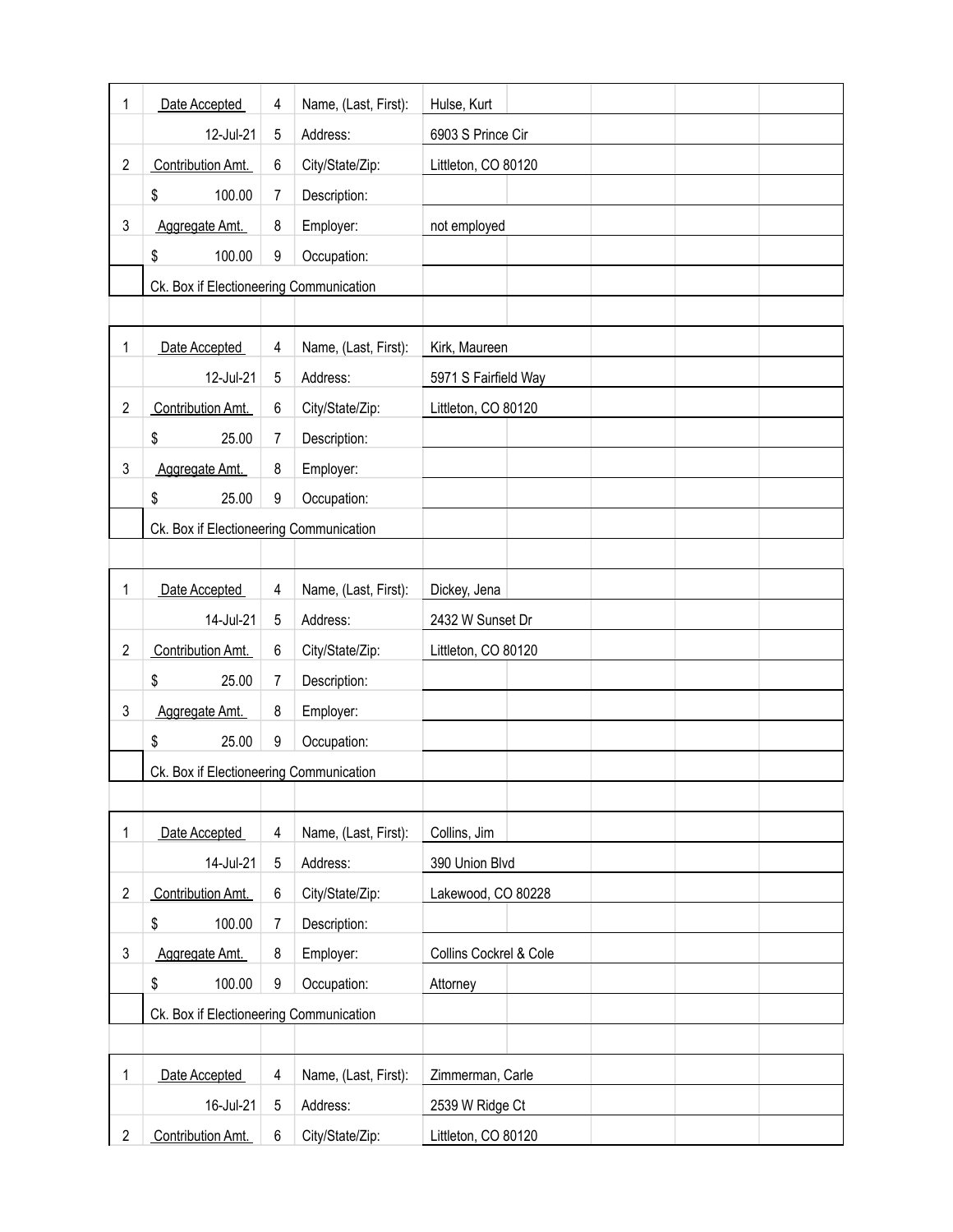|                | \$<br>200.00                            | 7 | Description:         |                        |  |  |
|----------------|-----------------------------------------|---|----------------------|------------------------|--|--|
| 3              | Aggregate Amt.                          | 8 | Employer:            | retired                |  |  |
|                | \$<br>200.00                            | 9 | Occupation:          |                        |  |  |
|                | Ck. Box if Electioneering Communication |   |                      |                        |  |  |
|                |                                         |   |                      |                        |  |  |
| 1              | Date Accepted                           | 4 | Name, (Last, First): | Rice, Joe              |  |  |
|                | 17-Jul-21                               | 5 | Address:             | 6165 S Coventry Lane W |  |  |
| $\overline{2}$ | Contribution Amt.                       | 6 | City/State/Zip:      | Littleton, CO 80123    |  |  |
|                | \$<br>250.00                            | 7 | Description:         |                        |  |  |
| 3              | Aggregate Amt.                          | 8 | Employer:            | Lockheed Martin        |  |  |
|                | \$<br>250.00                            | 9 | Occupation:          | Aerospace              |  |  |
|                | Ck. Box if Electioneering Communication |   |                      |                        |  |  |
|                |                                         |   |                      |                        |  |  |
| 1              | Date Accepted                           | 4 | Name, (Last, First): | Warren-Gully, Carrie   |  |  |
|                | 19-Jul-21                               | 5 | Address:             | 7009 S Steele St.      |  |  |
| $\overline{2}$ | Contribution Amt.                       | 6 | City/State/Zip:      | Centennial, CO 80122   |  |  |
|                | \$<br>250.00                            | 7 | Description:         |                        |  |  |
| 3              | Aggregate Amt.                          | 8 | Employer:            | not employed           |  |  |
|                | \$<br>250.00                            | 9 | Occupation:          |                        |  |  |
|                | Ck. Box if Electioneering Communication |   |                      |                        |  |  |
|                |                                         |   |                      |                        |  |  |
| 1              | Date Accepted                           | 4 | Name, (Last, First): | Watson, Kay            |  |  |
|                | 23-Jul-21                               | 5 | Address:             | 7450 S Curtice Ct      |  |  |
| $\overline{c}$ | Contribution Amt.                       | 6 | City/State/Zip:      | Littleton, CO 80120    |  |  |
|                | \$<br>100.00                            | 7 | Description:         |                        |  |  |
| 3              | Aggregate Amt.                          | 8 | Employer:            | K Watson Properties    |  |  |
|                | \$<br>100.00                            | 9 | Occupation:          | Real Estate            |  |  |
|                | Ck. Box if Electioneering Communication |   |                      |                        |  |  |
|                |                                         |   |                      |                        |  |  |
| 1              | Date Accepted                           | 4 | Name, (Last, First): | Quiroga, Heather       |  |  |
|                | 28-Jul-21                               | 5 | Address:             | 1338 W Hinsdale Dr     |  |  |
| $\overline{c}$ | Contribution Amt.                       | 6 | City/State/Zip:      | Littleton, CO 80120    |  |  |
|                | \$<br>25.00                             | 7 | Description:         |                        |  |  |
| 3              | Aggregate Amt.                          | 8 | Employer:            |                        |  |  |
|                | \$<br>25.00                             | 9 | Occupation:          |                        |  |  |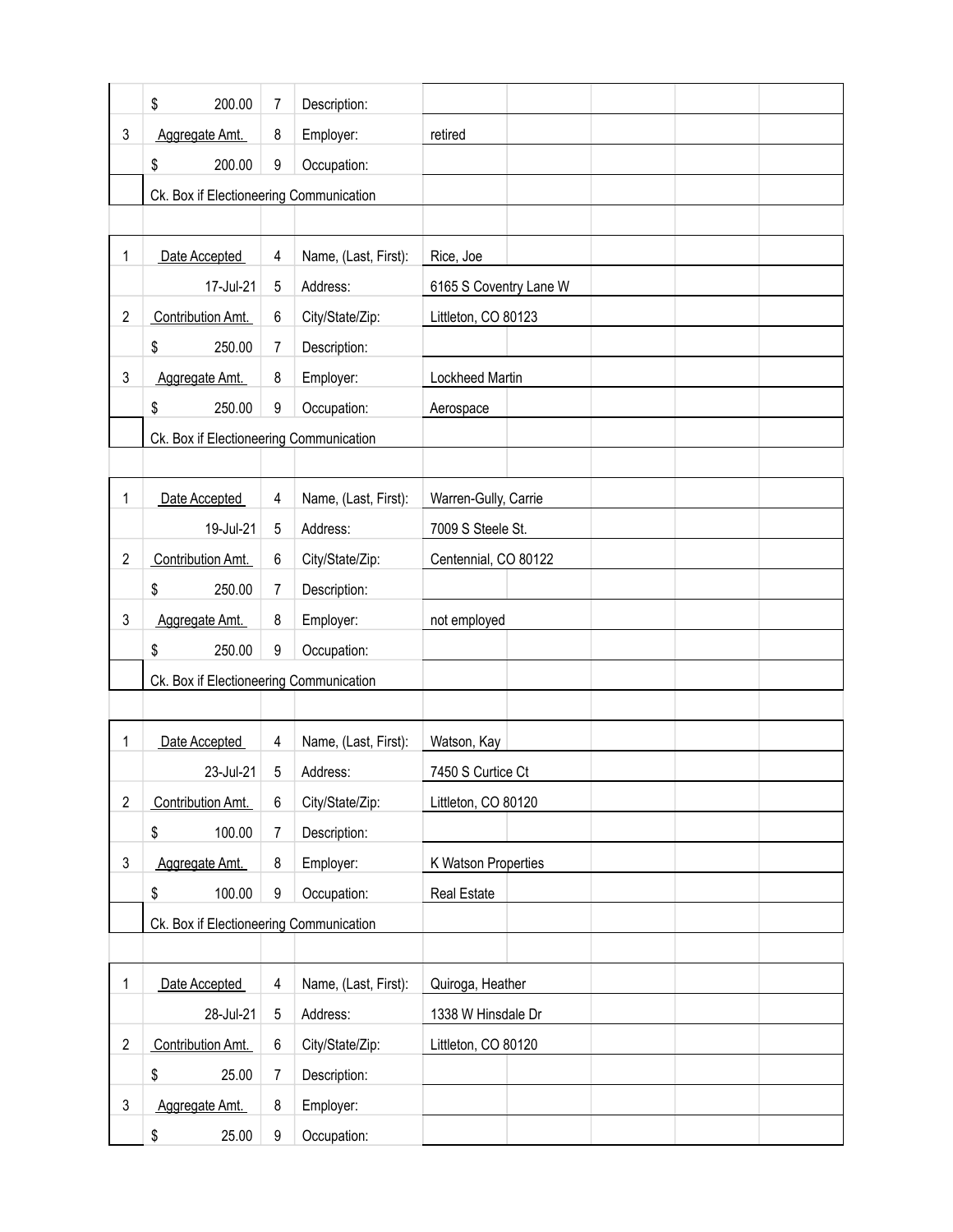|                | Ck. Box if Electioneering Communication |   |                      |                                             |
|----------------|-----------------------------------------|---|----------------------|---------------------------------------------|
|                |                                         |   |                      |                                             |
| 1              | Date Accepted                           | 4 | Name, (Last, First): | Mostek, Glenda                              |
|                | 28-Jul-21                               | 5 | Address:             | 9172 W 90th PI                              |
| $\overline{c}$ | Contribution Amt.                       | 6 | City/State/Zip:      | Westminster, CO 80021                       |
|                | \$<br>100.00                            | 7 | Description:         |                                             |
| 3              | Aggregate Amt.                          | 8 | Employer:            | Colorado Nursery and Greenhouse Association |
|                | \$<br>200.00                            | 9 | Occupation:          | <b>Executive Director</b>                   |
|                | Ck. Box if Electioneering Communication |   |                      |                                             |
|                |                                         |   |                      |                                             |
| 1              | Date Accepted                           | 4 | Name, (Last, First): | Krimmel, Ashley                             |
|                | 28-Jul-21                               | 5 | Address:             | 265 E Elmview Pl                            |
| $\overline{c}$ | Contribution Amt.                       | 6 | City/State/Zip:      | San Antonio, TX 78209                       |
|                | \$<br>25.00                             | 7 | Description:         |                                             |
| 3              | Aggregate Amt.                          | 8 | Employer:            |                                             |
|                | \$<br>25.00                             | 9 | Occupation:          |                                             |
|                | Ck. Box if Electioneering Communication |   |                      |                                             |
|                |                                         |   |                      |                                             |
| 1              | Date Accepted                           | 4 | Name, (Last, First): | Stehlik, Ellen                              |
|                | 28-Jul-21                               | 5 | Address:             | 2878 W Bryant Cir                           |
| $\overline{c}$ | Contribution Amt.                       | 6 | City/State/Zip:      | Racine, WI 53405                            |
|                | \$<br>50.00                             | 7 | Description:         |                                             |
| 3              | Aggregate Amt.                          | 8 | Employer:            |                                             |
|                | \$<br>50.00                             | 9 | Occupation:          |                                             |
|                | Ck. Box if Electioneering Communication |   |                      |                                             |
|                |                                         |   |                      |                                             |
| 1              | Date Accepted                           | 4 | Name, (Last, First): | Hopping, William                            |
|                | 29-Jul-21                               | 5 | Address:             | 5773 Shasta Cir                             |
| $\overline{c}$ | Contribution Amt.                       | 6 | City/State/Zip:      | Littleton, CO 80123                         |
|                | \$<br>150.00                            | 7 | Description:         |                                             |
| 3              | Aggregate Amt.                          | 8 | Employer:            | Self                                        |
|                | \$<br>150.00                            | 9 | Occupation:          | <b>Hotel Consultant</b>                     |
|                | Ck. Box if Electioneering Communication |   |                      |                                             |
|                |                                         |   |                      |                                             |
| 1              | Date Accepted                           | 4 | Name, (Last, First): | Peterson, Brad                              |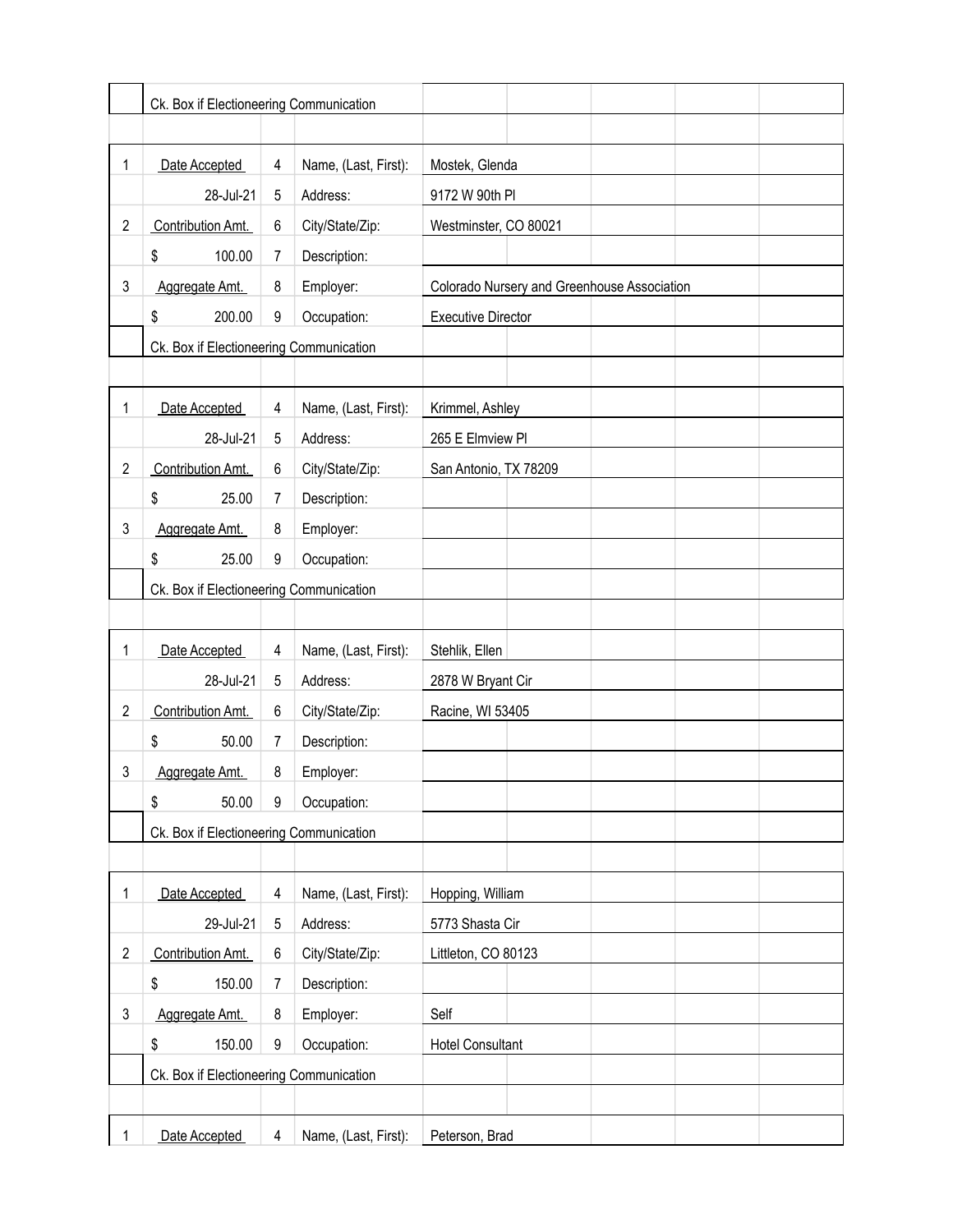|                | 31-Jul-21                               | 5 | Address:             | 5492 S Nevada           |
|----------------|-----------------------------------------|---|----------------------|-------------------------|
| $\overline{2}$ | Contribution Amt.                       | 6 | City/State/Zip:      | Littleton, CO 80120     |
|                | \$<br>200.00                            | 7 | Description:         |                         |
| 3              | Aggregate Amt.                          | 8 | Employer:            | Self                    |
|                | \$<br>200.00                            | 9 | Occupation:          | Photographer            |
|                | Ck. Box if Electioneering Communication |   |                      |                         |
|                |                                         |   |                      |                         |
| 1              | Date Accepted                           | 4 | Name, (Last, First): | Crossen, Karen          |
|                | 31-Jul-21                               | 5 | Address:             | 1435 W Hinsdale Dr      |
| $\overline{2}$ | Contribution Amt.                       | 6 | City/State/Zip:      | Littleton, CO 80120     |
|                | \$<br>100.00                            | 7 | Description:         |                         |
| 3              | Aggregate Amt.                          | 8 | Employer:            | not employed            |
|                | \$<br>100.00                            | 9 | Occupation:          |                         |
|                | Ck. Box if Electioneering Communication |   |                      |                         |
|                |                                         |   |                      |                         |
| 1              | Date Accepted                           | 4 | Name, (Last, First): | Schlachter, Jamie       |
|                | 1-Aug-21                                | 5 | Address:             | 1008 Birch Haven Circle |
| $\overline{2}$ | Contribution Amt.                       | 6 | City/State/Zip:      | Monona, WI 53716        |
|                | \$<br>100.00                            | 7 | Description:         |                         |
| 3              | Aggregate Amt.                          | 8 | Employer:            | retired                 |
|                | \$<br>100.00                            | 9 | Occupation:          |                         |
|                | Ck. Box if Electioneering Communication |   |                      |                         |
|                |                                         |   |                      |                         |
| 1              | Date Accepted                           | 4 | Name, (Last, First): | Hill, Mel               |
|                | 1-Aug-21                                | 5 | Address:             | 6221 S Billings Way     |
| $\overline{2}$ | Contribution Amt.                       | 6 | City/State/Zip:      | Centennial, CO 80111    |
|                | \$<br>25.00                             | 7 | Description:         |                         |
| 3              | Aggregate Amt.                          | 8 | Employer:            |                         |
|                | \$<br>25.00                             | 9 | Occupation:          |                         |
|                | Ck. Box if Electioneering Communication |   |                      |                         |
|                |                                         |   |                      |                         |
| 1              | Date Accepted                           | 4 | Name, (Last, First): | Lutz, Phil              |
|                | 2-Aug-21                                | 5 | Address:             | 6503 S Sycamore St      |
| $\overline{2}$ | Contribution Amt.                       | 6 | City/State/Zip:      | Littleton, CO 80120     |
|                | \$<br>50.00                             | 7 | Description:         |                         |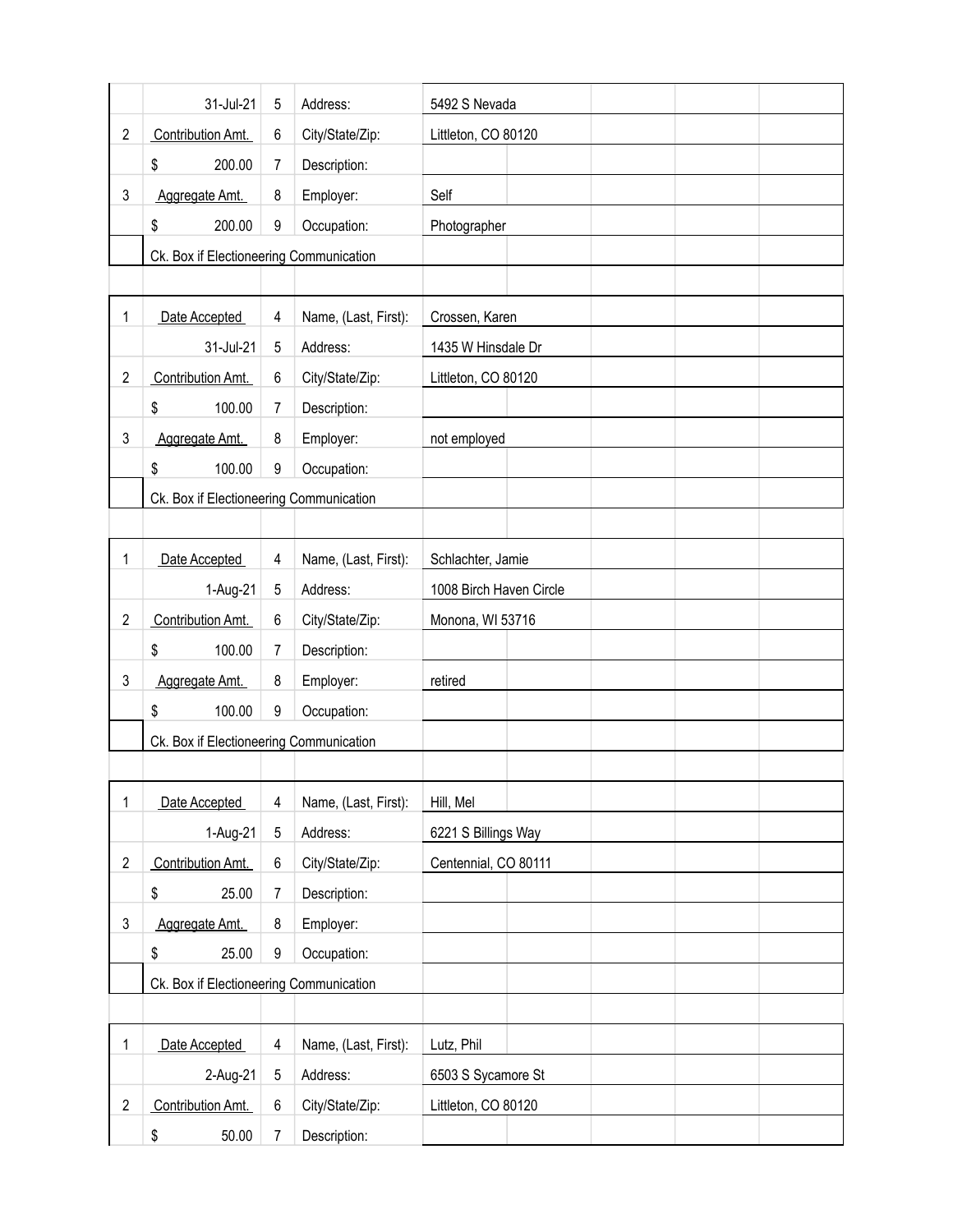| 3              | Aggregate Amt.                          | 8 | Employer:            |                        |
|----------------|-----------------------------------------|---|----------------------|------------------------|
|                | \$<br>50.00                             | 9 | Occupation:          |                        |
|                | Ck. Box if Electioneering Communication |   |                      |                        |
|                |                                         |   |                      |                        |
| 1              | Date Accepted                           | 4 | Name, (Last, First): | Houde, Lisa            |
|                | 7-Aug-21                                | 5 | Address:             | 6109 S Bemis St        |
| $\overline{2}$ | Contribution Amt.                       | 6 | City/State/Zip:      | Littleton, CO 80120    |
|                | \$<br>100.00                            | 7 | Description:         |                        |
| 3              | Aggregate Amt.                          | 8 | Employer:            | <b>DRCOG</b>           |
|                | \$<br>100.00                            | 9 | Occupation:          | Communications         |
|                | Ck. Box if Electioneering Communication |   |                      |                        |
|                |                                         |   |                      |                        |
| 1              | Date Accepted                           | 4 | Name, (Last, First): | Hosack, Barbara        |
|                | 8-Aug-21                                | 5 | Address:             | 1921 W Briarwood Ave   |
| $\overline{2}$ | Contribution Amt.                       | 6 | City/State/Zip:      | Littleton, CO 80120    |
|                | \$<br>25.00                             | 7 | Description:         |                        |
| 3              | Aggregate Amt.                          | 8 | Employer:            |                        |
|                | \$<br>25.00                             | 9 | Occupation:          |                        |
|                | Ck. Box if Electioneering Communication |   |                      |                        |
|                |                                         |   |                      |                        |
| 1              | Date Accepted                           | 4 | Name, (Last, First): | Kleinman, Bebe         |
|                | 11-Aug-21                               | 5 | Address:             | 7464 S Pennsylvania St |
| 2              | Contribution Amt.                       | 6 | City/State/Zip:      | Littleton, CO 80120    |
|                | \$<br>100.00                            | 7 | Description:         |                        |
| 3              | Aggregate Amt.                          | 8 | Employer:            | Doctors Care           |
|                | \$<br>100.00                            | 9 | Occupation:          | CEO                    |
|                | Ck. Box if Electioneering Communication |   |                      |                        |
|                |                                         |   |                      |                        |
| 1              | Date Accepted                           | 4 | Name, (Last, First): | Bagley, Kent           |
|                | 12-Aug-21                               | 5 | Address:             | 1467 W Briarwood Ave   |
| $\overline{2}$ | Contribution Amt.                       | 6 | City/State/Zip:      | Littleton, CO 80120    |
|                | \$<br>200.00                            | 7 | Description:         |                        |
| 3              | Aggregate Amt.                          | 8 | Employer:            | retired                |
|                | \$<br>200.00                            | 9 | Occupation:          |                        |
|                | Ck. Box if Electioneering Communication |   |                      |                        |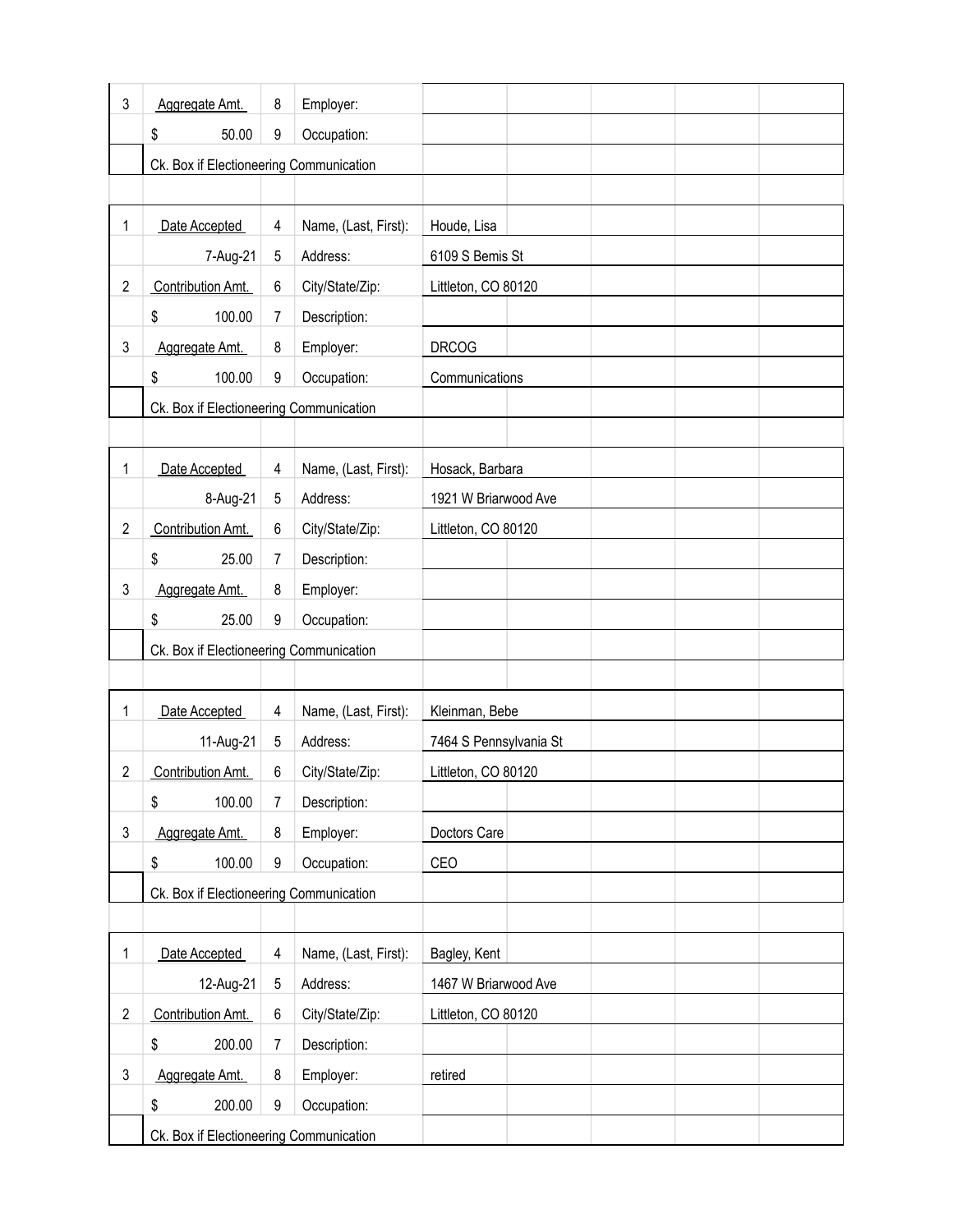| 1              | Date Accepted                           | 4 | Name, (Last, First): | Porter, Troy          |
|----------------|-----------------------------------------|---|----------------------|-----------------------|
|                | 13-Aug-21                               | 5 | Address:             | 5905 S Crocker St     |
| $\overline{2}$ | Contribution Amt.                       | 6 | City/State/Zip:      | Littleton, CO 80120   |
|                | \$<br>100.00                            | 7 | Description:         |                       |
| 3              | Aggregate Amt.                          | 8 | Employer:            | Self                  |
|                | 100.00<br>\$                            | 9 | Occupation:          | Designer              |
|                | Ck. Box if Electioneering Communication |   |                      |                       |
|                |                                         |   |                      |                       |
| 1              | Date Accepted                           | 4 | Name, (Last, First): | Dickey, Jena          |
|                | 14-Aug-21                               | 5 | Address:             | 2432 W Sunset Dr      |
| $\overline{2}$ | Contribution Amt.                       | 6 | City/State/Zip:      | Littleton, CO 80120   |
|                | \$<br>25.00                             | 7 | Description:         |                       |
| 3              | Aggregate Amt.                          | 8 | Employer:            |                       |
|                | 50.00<br>\$                             | 9 | Occupation:          |                       |
|                | Ck. Box if Electioneering Communication |   |                      |                       |
|                |                                         |   |                      |                       |
| 1              | Date Accepted                           | 4 | Name, (Last, First): | Evans, Dave           |
|                | 17-Aug-21                               | 5 | Address:             | 1950 W Littleton Blvd |
| $\overline{2}$ | Contribution Amt.                       | 6 | City/State/Zip:      | Littleton, CO 80120   |
|                | \$<br>100.00                            | 7 | Description:         |                       |
| 3              | Aggregate Amt.                          | 8 | Employer:            | not employed          |
|                | \$<br>100.00                            | 9 | Occupation:          |                       |
|                | Ck. Box if Electioneering Communication |   |                      |                       |
|                |                                         |   |                      |                       |
| 1              | Date Accepted                           | 4 | Name, (Last, First): | Werges, Steve         |
|                | 19-Aug-21                               | 5 | Address:             | 7763 S Loutan St      |
| $\overline{c}$ | Contribution Amt.                       | 6 | City/State/Zip:      | Littleton, CO 80120   |
|                | \$<br>100.00                            | 7 | Description:         |                       |
| 3              | Aggregate Amt.                          | 8 | Employer:            | not employed          |
|                | 100.00<br>\$                            | 9 | Occupation:          |                       |
|                | Ck. Box if Electioneering Communication |   |                      |                       |
|                |                                         |   |                      |                       |
| 1              | Date Accepted                           | 4 | Name, (Last, First): | Edwards, Lisa         |
|                | 20-Aug-21                               | 5 | Address:             | 7683 S Gallup Ct      |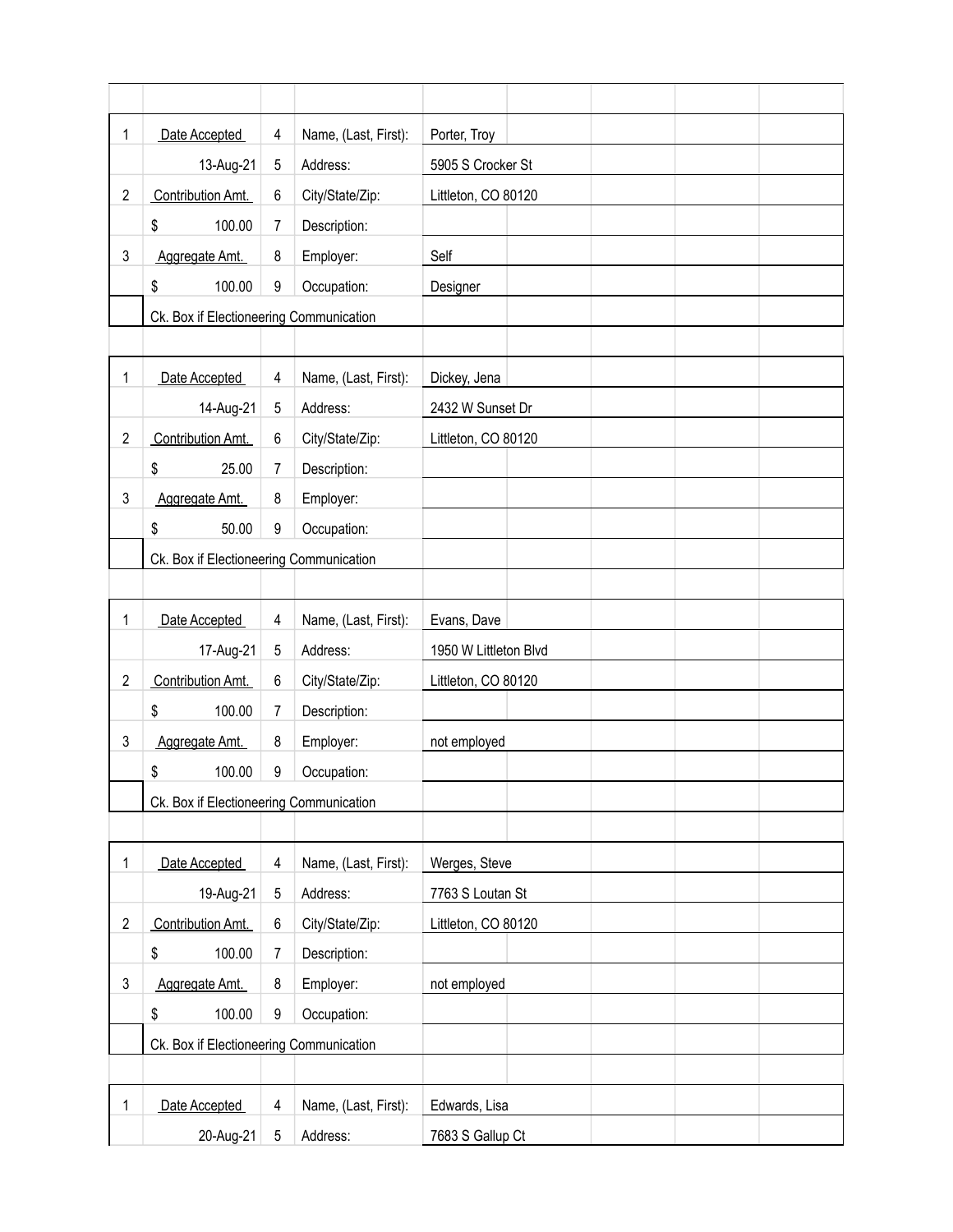| $\overline{2}$ | Contribution Amt.                       | 6 | City/State/Zip:      | Littleton, CO 80120                      |
|----------------|-----------------------------------------|---|----------------------|------------------------------------------|
|                | \$<br>100.00                            | 7 | Description:         |                                          |
| 3              | Aggregate Amt.                          | 8 | Employer:            | <b>ACC</b>                               |
|                | 100.00<br>\$                            | 9 | Occupation:          | <b>VP Student Affairs</b>                |
|                | Ck. Box if Electioneering Communication |   |                      |                                          |
|                |                                         |   |                      |                                          |
| 1              | Date Accepted                           | 4 | Name, (Last, First): | Elrod, Karina                            |
|                | 21-Aug-21                               | 5 | Address:             | 1931 W Briarwood Ave                     |
| $\overline{2}$ | Contribution Amt.                       | 6 | City/State/Zip:      | Littleton, CO 80120                      |
|                | \$<br>100.00                            | 7 | Description:         |                                          |
| 3              | Aggregate Amt.                          | 8 | Employer:            | Not employed                             |
|                | \$<br>100.00                            | 9 | Occupation:          |                                          |
|                | Ck. Box if Electioneering Communication |   |                      |                                          |
|                |                                         |   |                      |                                          |
| 1              | Date Accepted                           | 4 | Name, (Last, First): | Toombs, Kristin                          |
|                | 21-Aug-21                               | 5 | Address:             | 7564 S Spotswood Ct                      |
| $\overline{c}$ | Contribution Amt.                       | 6 | City/State/Zip:      | Littleton, CO 80120                      |
|                | \$<br>100.00                            | 7 | Description:         |                                          |
| 3              | Aggregate Amt.                          | 8 | Employer:            | State of Colorado                        |
|                | \$<br>100.00                            | 9 | Occupation:          | Director, Office of Homeless Initiatives |
|                | Ck. Box if Electioneering Communication |   |                      |                                          |
|                |                                         |   |                      |                                          |
| 1              | Date Accepted                           | 4 | Name, (Last, First): | Pulai, Nordyka                           |
|                | 22-Aug-21                               | 5 | Address:             | 1375 W Hinsdale Ave                      |
| $\overline{2}$ | Contribution Amt.                       | 6 | City/State/Zip:      | Littleton, CO 80120                      |
|                | \$<br>50.00                             | 7 | Description:         |                                          |
| 3              | Aggregate Amt.                          | 8 | Employer:            |                                          |
|                | \$<br>50.00                             | 9 | Occupation:          |                                          |
|                | Ck. Box if Electioneering Communication |   |                      |                                          |
|                |                                         |   |                      |                                          |
| 1              | Date Accepted                           | 4 | Name, (Last, First): | Cernich, Paul                            |
|                | 23-Aug-21                               | 5 | Address:             | 6468 S Acoma St                          |
| $\overline{2}$ | Contribution Amt.                       | 6 | City/State/Zip:      | Littleton, CO 80120                      |
|                | \$<br>500.00                            | 7 | Description:         |                                          |
| 3              | Aggregate Amt.                          | 8 | Employer:            | not employed                             |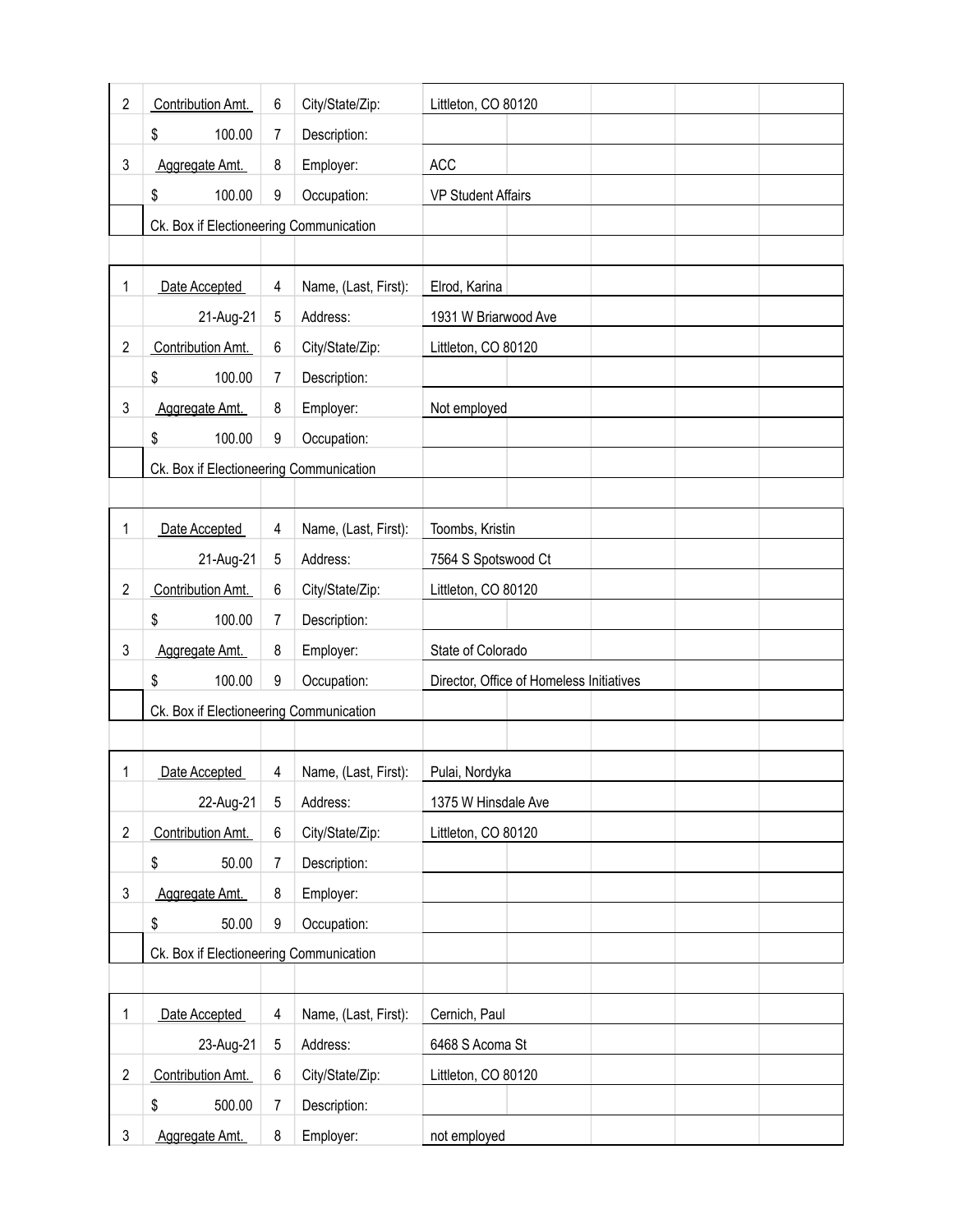|                | \$<br>500.00                            | 9 | Occupation:          |                         |  |  |
|----------------|-----------------------------------------|---|----------------------|-------------------------|--|--|
|                | Ck. Box if Electioneering Communication |   |                      |                         |  |  |
|                |                                         |   |                      |                         |  |  |
| 1              | Date Accepted                           | 4 | Name, (Last, First): | McDaniel, Barbara       |  |  |
|                | 23-Aug-21                               | 5 | Address:             | 4475 W Aberdeen Pl      |  |  |
| $\overline{2}$ | Contribution Amt.                       | 6 | City/State/Zip:      | Littleton, CO 80123     |  |  |
|                | 100.00<br>\$                            | 7 | Description:         |                         |  |  |
| 3              | Aggregate Amt.                          | 8 | Employer:            | <b>RMD Signs</b>        |  |  |
|                | \$<br>100.00                            | 9 | Occupation:          | <b>Business Owner</b>   |  |  |
|                | Ck. Box if Electioneering Communication |   |                      |                         |  |  |
|                |                                         |   |                      |                         |  |  |
| 1              | Date Accepted                           | 4 | Name, (Last, First): | Conklin, Amy            |  |  |
|                | 23-Aug-21                               | 5 | Address:             | 6795 S Elati Ave        |  |  |
| $\overline{2}$ | Contribution Amt.                       | 6 | City/State/Zip:      | Littleton, CO 80120     |  |  |
|                | 100.00<br>\$                            | 7 | Description:         |                         |  |  |
| 3              | Aggregate Amt.                          | 8 | Employer:            | Self                    |  |  |
|                | \$<br>200.00                            | 9 | Occupation:          | <b>Water Consultant</b> |  |  |
|                | Ck. Box if Electioneering Communication |   |                      |                         |  |  |
|                |                                         |   |                      |                         |  |  |
| 1              | Date Accepted                           | 4 | Name, (Last, First): | Duff, Matt              |  |  |
|                | 24-Aug-21                               | 5 | Address:             | 707 W Easter Ave        |  |  |
| $\overline{2}$ | Contribution Amt.                       | 6 | City/State/Zip:      | Littleton, CO 80120     |  |  |
|                | \$<br>1,000.00                          | 7 | Description:         |                         |  |  |
| 3              | Aggregate Amt.                          | 8 | Employer:            | GitHub                  |  |  |
|                | 1,000.00<br>\$                          | 9 | Occupation:          | Software Engineer       |  |  |
|                | Ck. Box if Electioneering Communication |   |                      |                         |  |  |
|                |                                         |   |                      |                         |  |  |
| 1              | Date Accepted                           | 4 | Name, (Last, First): | Holland, Kathryn        |  |  |
|                | 24-Aug-21                               | 5 | Address:             | 6635 S Arapahoe Way     |  |  |
| $\overline{c}$ | Contribution Amt.                       | 6 | City/State/Zip:      | Littleton, CO 80120     |  |  |
|                | \$<br>25.00                             | 7 | Description:         |                         |  |  |
| 3              | Aggregate Amt.                          | 8 | Employer:            |                         |  |  |
|                | \$<br>25.00                             | 9 | Occupation:          |                         |  |  |
|                | Ck. Box if Electioneering Communication |   |                      |                         |  |  |
|                |                                         |   |                      |                         |  |  |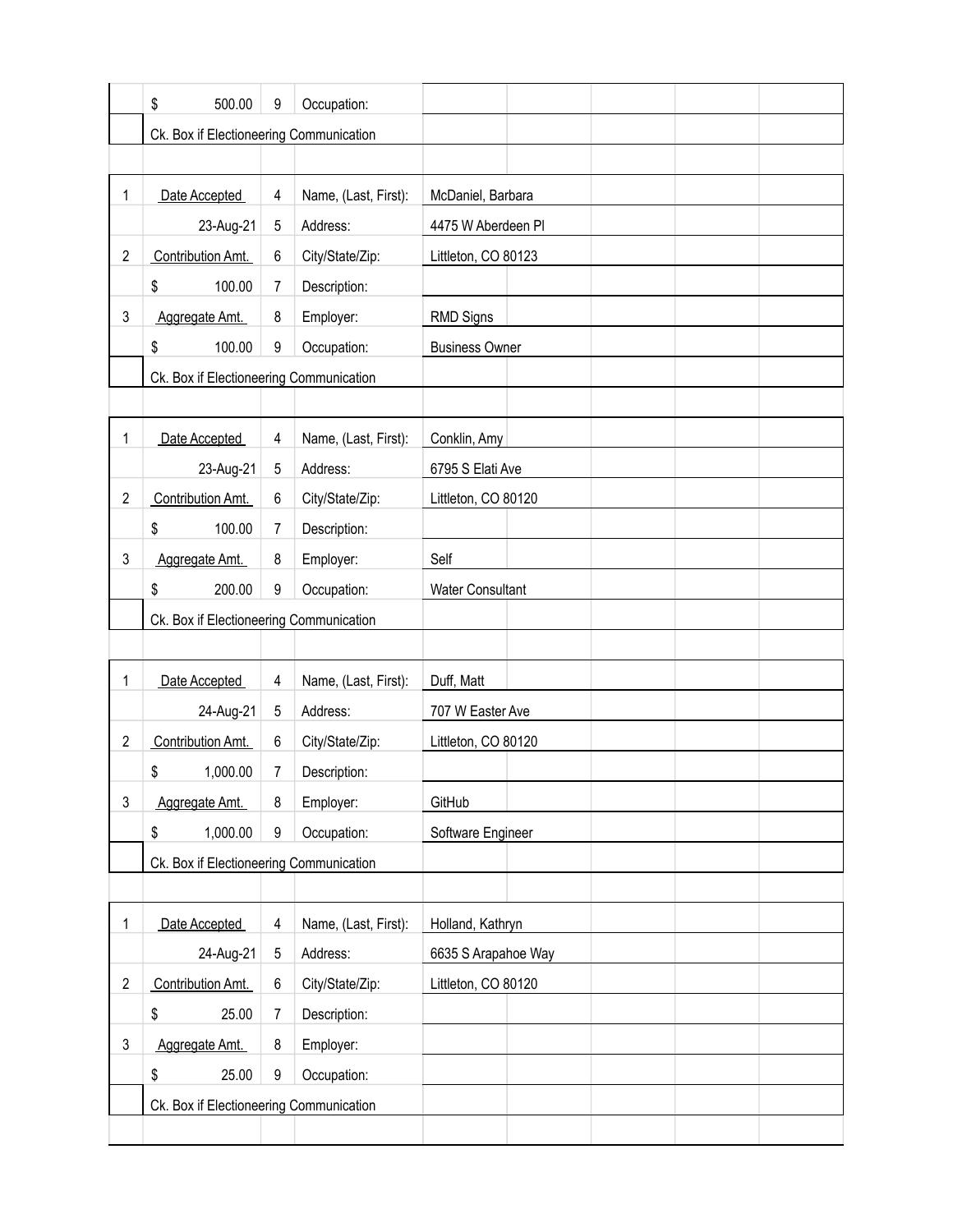| 1              | Date Accepted                           | 4 | Name, (Last, First): | Guzman-Henderson, Julia       |
|----------------|-----------------------------------------|---|----------------------|-------------------------------|
|                | 24-Aug-21                               | 5 | Address:             | 162 W Fremont Ave             |
| $\overline{2}$ | Contribution Amt.                       | 6 | City/State/Zip:      | Littleton, CO 80120           |
|                | \$<br>50.00                             | 7 | Description:         |                               |
| 3              | Aggregate Amt.                          | 8 | Employer:            |                               |
|                | \$<br>50.00                             | 9 | Occupation:          |                               |
|                | Ck. Box if Electioneering Communication |   |                      |                               |
|                |                                         |   |                      |                               |
| 1              | Date Accepted                           | 4 | Name, (Last, First): | Reichardt, Robert             |
|                | 26-Aug-21                               | 5 | Address:             | 6007 S Lakeview St            |
| $\overline{2}$ | Contribution Amt.                       | 6 | City/State/Zip:      | Littleton, CO 80120           |
|                | \$<br>100.00                            | 7 | Description:         |                               |
| 3              | Aggregate Amt.                          | 8 | Employer:            | Augenblick, Palaich and Assoc |
|                | \$<br>200.00                            | 9 | Occupation:          | Researcher                    |
|                | Ck. Box if Electioneering Communication |   |                      |                               |
|                |                                         |   |                      |                               |
| 1              | Date Accepted                           | 4 | Name, (Last, First): | Popkowski, Lynne              |
|                | 27-Aug-21                               | 5 | Address:             | 6527 S Louthan St             |
| $\overline{2}$ | Contribution Amt.                       | 6 | City/State/Zip:      | Littleton, CO 80120           |
|                | \$<br>50.00                             | 7 | Description:         |                               |
| 3              | Aggregate Amt.                          | 8 | Employer:            |                               |
|                | \$<br>50.00                             | 9 | Occupation:          |                               |
|                | Ck. Box if Electioneering Communication |   |                      |                               |
|                |                                         |   |                      |                               |
| 1              | Date Accepted                           | 4 | Name, (Last, First): | Beindorff, Elizabeth          |
|                | 27-Aug-21                               | 5 | Address:             | 6088 S Windermere Way         |
| $\overline{2}$ | Contribution Amt.                       | 6 | City/State/Zip:      | Littleton, CO 80120           |
|                | \$<br>25.00                             | 7 | Description:         |                               |
| 3              | Aggregate Amt.                          | 8 | Employer:            |                               |
|                | \$<br>25.00                             | 9 | Occupation:          |                               |
|                | Ck. Box if Electioneering Communication |   |                      |                               |
|                |                                         |   |                      |                               |
| 1              | Date Accepted                           | 4 | Name, (Last, First): | Kast, Rebecca                 |
|                | 28-Aug-21                               | 5 | Address:             | 1940 Arapahoe Rd              |
| $\overline{c}$ | Contribution Amt.                       | 6 | City/State/Zip:      | Littleton, CO 80120           |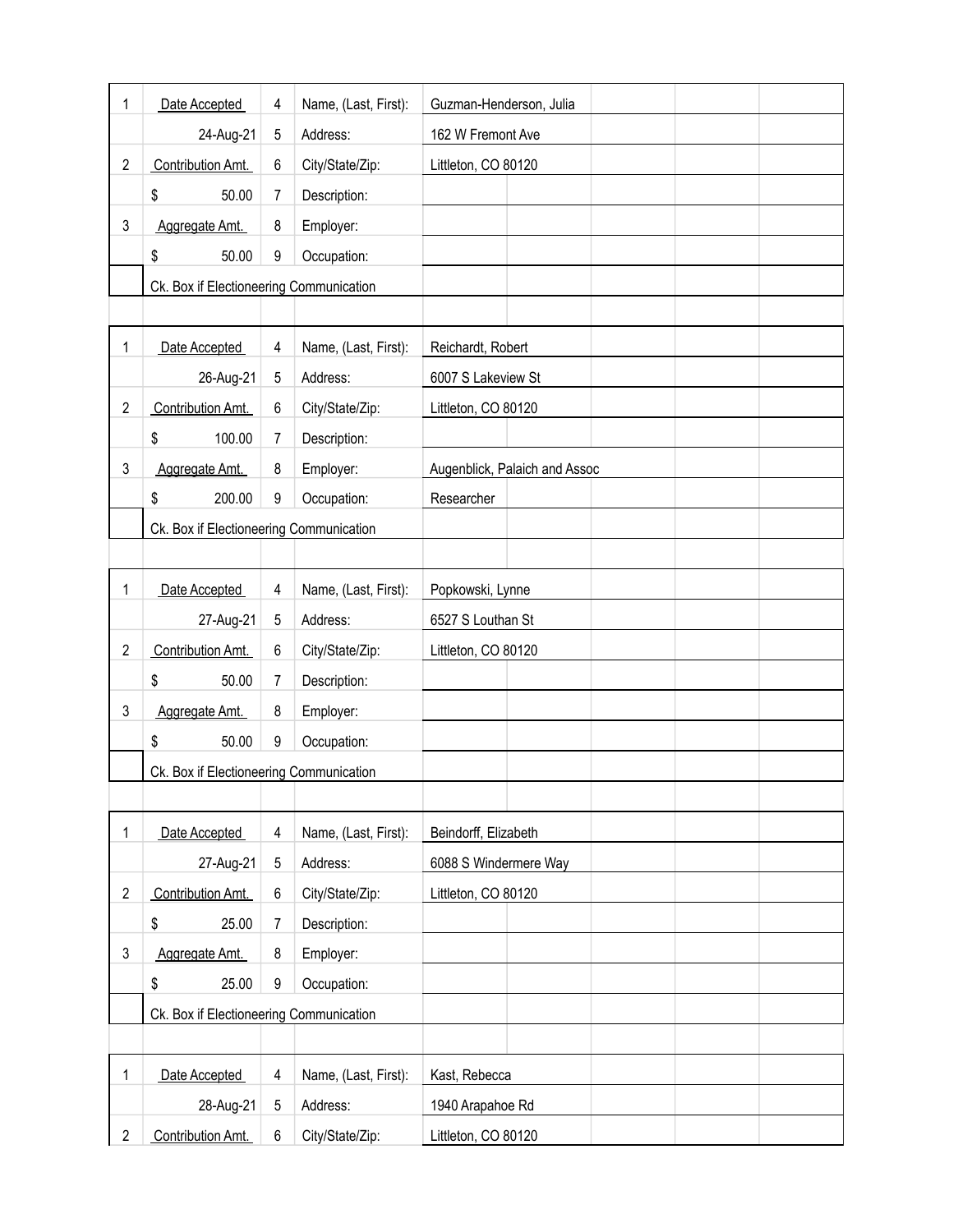|                | \$<br>100.00                            | 7     | Description:         |                      |
|----------------|-----------------------------------------|-------|----------------------|----------------------|
| 3              | Aggregate Amt.                          | 8     | Employer:            | retired              |
|                | \$<br>100.00                            | 9     | Occupation:          |                      |
|                | Ck. Box if Electioneering Communication |       |                      |                      |
|                |                                         |       |                      |                      |
| 1              | Date Accepted                           | 4     | Name, (Last, First): | Gordon, Peggy        |
|                | 29-Aug-21                               | 5     | Address:             | 7037 S Louthan Cir   |
| $\overline{2}$ | Contribution Amt.                       | $\,6$ | City/State/Zip:      | Littleton, CO 80120  |
|                | 100.00<br>\$                            | 7     | Description:         |                      |
| 3              | Aggregate Amt.                          | 8     | Employer:            | not employed         |
|                | \$<br>100.00                            | 9     | Occupation:          |                      |
|                | Ck. Box if Electioneering Communication |       |                      |                      |
|                |                                         |       |                      |                      |
| 1              | Date Accepted                           | 4     | Name, (Last, First): | Mares, Stephanie     |
|                | 29-Aug-21                               | 5     | Address:             | 6180 Overlook Ct     |
| $\overline{2}$ | Contribution Amt.                       | $\,6$ | City/State/Zip:      | Greendale, WI 53129  |
|                | \$<br>100.00                            | 7     | Description:         |                      |
| 3              | Aggregate Amt.                          | 8     | Employer:            | Mares Law Office LLC |
|                | \$<br>100.00                            | 9     | Occupation:          | Attorney             |
|                | Ck. Box if Electioneering Communication |       |                      |                      |
|                |                                         |       |                      |                      |
| 1              | Date Accepted                           | 4     | Name, (Last, First): | Ringer, Jane         |
|                | 29-Aug-21                               | 5     | Address:             | 2446 W Sunset Dr     |
| $\overline{c}$ | Contribution Amt.                       | 6     | City/State/Zip:      | Littleton, CO 80120  |
|                | \$<br>50.00                             | 7     | Description:         |                      |
| 3              | Aggregate Amt.                          | 8     | Employer:            |                      |
|                | \$<br>50.00                             | 9     | Occupation:          |                      |
|                | Ck. Box if Electioneering Communication |       |                      |                      |
|                |                                         |       |                      |                      |
| 1              | Date Accepted                           | 4     | Name, (Last, First): | Marchetti, Chris     |
|                | 30-Aug-21                               | 5     | Address:             | 6477 S Sterne Pkwy   |
| $\overline{c}$ | Contribution Amt.                       | $\,6$ | City/State/Zip:      | Littleton, CO 80120  |
|                | \$<br>50.00                             | 7     | Description:         |                      |
| 3              | Aggregate Amt.                          | 8     | Employer:            |                      |
|                | \$<br>50.00                             | 9     | Occupation:          |                      |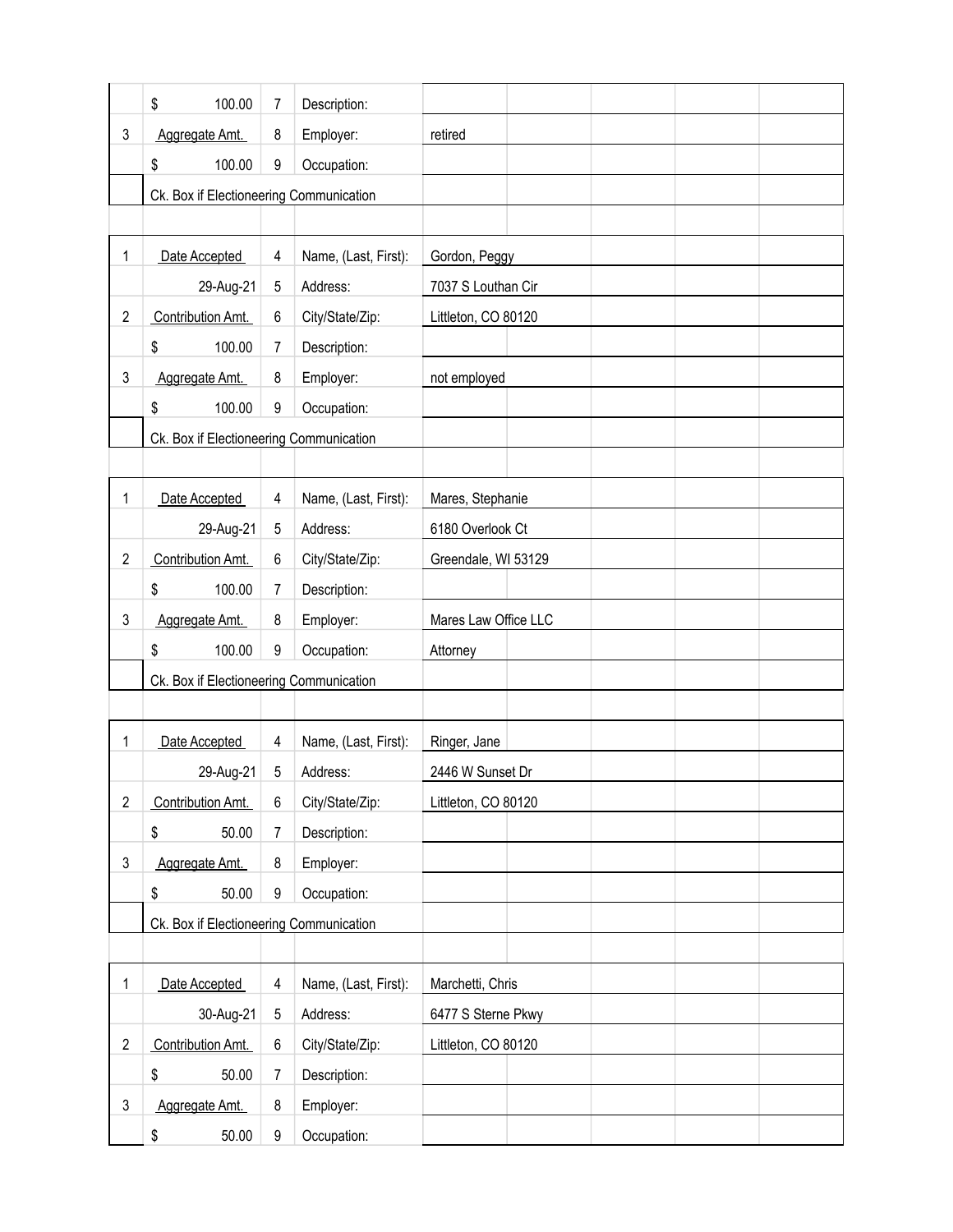|                | Ck. Box if Electioneering Communication |   |                      |                     |
|----------------|-----------------------------------------|---|----------------------|---------------------|
|                |                                         |   |                      |                     |
| 1              | Date Accepted                           | 4 | Name, (Last, First): | Weaver, Erin        |
|                | 30-Aug-21                               | 5 | Address:             | 7724 S Louthan St   |
| $\overline{2}$ | Contribution Amt.                       | 6 | City/State/Zip:      | Littleton, CO 80120 |
|                | \$<br>50.00                             | 7 | Description:         |                     |
| 3              | Aggregate Amt.                          | 8 | Employer:            |                     |
|                | \$<br>50.00                             | 9 | Occupation:          |                     |
|                | Ck. Box if Electioneering Communication |   |                      |                     |
|                |                                         |   |                      |                     |
| 1              | Date Accepted                           | 4 | Name, (Last, First): | Brodie, Judith      |
|                | 31-Aug-21                               | 5 | Address:             | 1438 Briarwood Ave  |
| $\overline{c}$ | Contribution Amt.                       | 6 | City/State/Zip:      | Littleton, CO 80120 |
|                | \$<br>100.00                            | 7 | Description:         |                     |
| 3              | Aggregate Amt.                          | 8 | Employer:            | Self                |
|                | \$<br>100.00                            | 9 | Occupation:          | Psychotherapist     |
|                | Ck. Box if Electioneering Communication |   |                      |                     |
|                |                                         |   |                      |                     |
| 1              | Date Accepted                           | 4 | Name, (Last, First): | Kaplan, Karen       |
|                | 31-Aug-21                               | 5 | Address:             | 1295 W Hinsdale Dr  |
| $\overline{c}$ | Contribution Amt.                       | 6 | City/State/Zip:      | Littleton, CO 80120 |
|                | \$<br>50.00                             | 7 | Description:         |                     |
| 3              | Aggregate Amt.                          | 8 | Employer:            |                     |
|                | \$<br>50.00                             | 9 | Occupation:          |                     |
|                | Ck. Box if Electioneering Communication |   |                      |                     |
|                |                                         |   |                      |                     |
| 1              | Date Accepted                           | 4 | Name, (Last, First): | Acres, Lauren       |
|                | 1-Sep-21                                | 5 | Address:             | 5805 S Lakeview St  |
| $\overline{c}$ | Contribution Amt.                       | 6 | City/State/Zip:      | Littleton, CO 80120 |
|                | \$<br>100.00                            | 7 | Description:         |                     |
| 3              | Aggregate Amt.                          | 8 | Employer:            | GE Johnson          |
|                | \$<br>100.00                            | 9 | Occupation:          | Marketing Manager   |
|                | Ck. Box if Electioneering Communication |   |                      |                     |
|                |                                         |   |                      |                     |
| 1              | Date Accepted                           | 4 | Name, (Last, First): | Riopelle, Sarah     |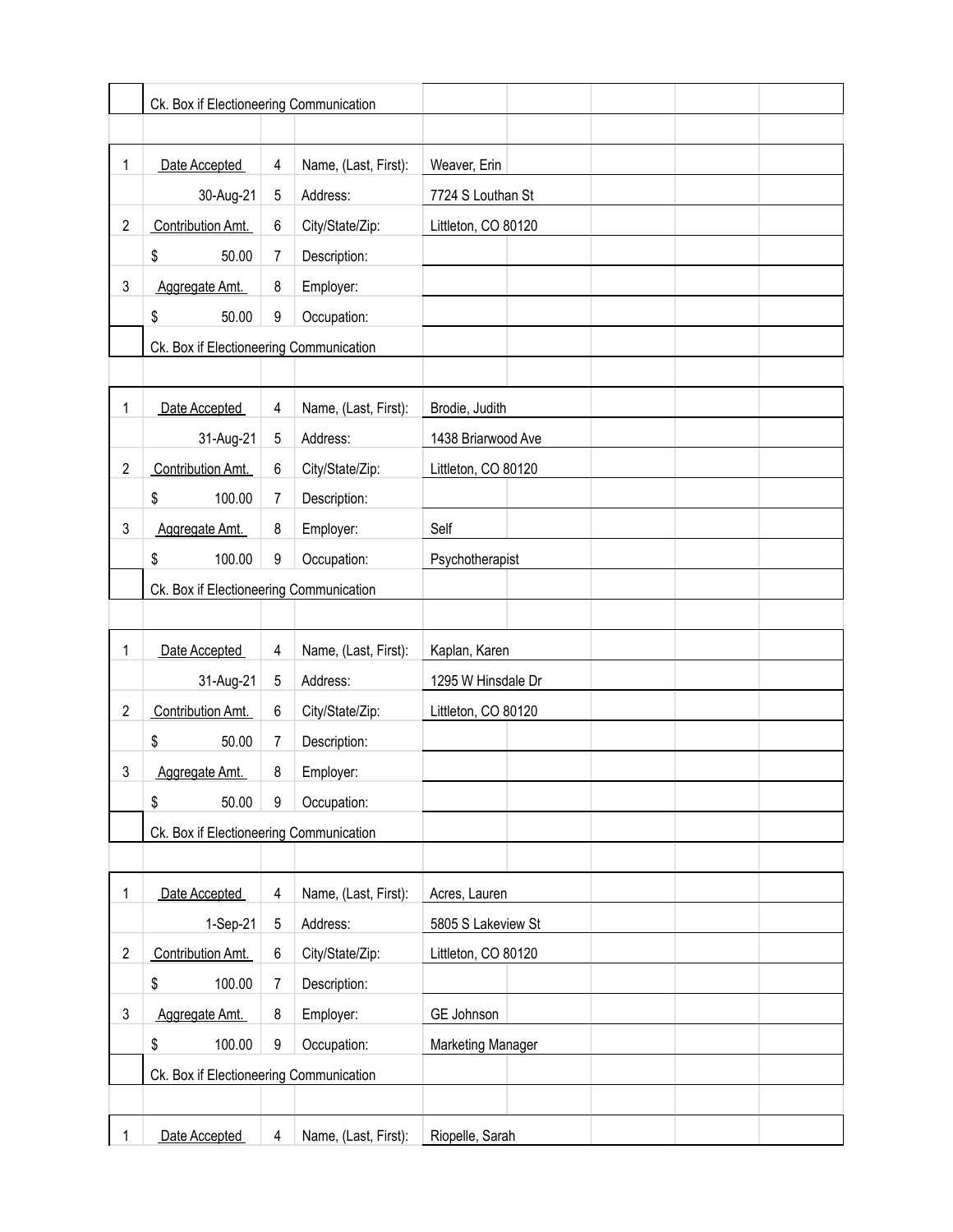|                | 1-Sep-21                                | 5              | Address:             | 6399 S Windermere St    |
|----------------|-----------------------------------------|----------------|----------------------|-------------------------|
| $\overline{2}$ | Contribution Amt.                       | 6              | City/State/Zip:      | Littleton, CO 80120     |
|                | \$<br>50.00                             | 7              | Description:         |                         |
| 3              | Aggregate Amt.                          | 8              | Employer:            |                         |
|                | \$<br>50.00                             | 9              | Occupation:          |                         |
|                | Ck. Box if Electioneering Communication |                |                      |                         |
|                |                                         |                |                      |                         |
| 1              | Date Accepted                           | 4              | Name, (Last, First): | Ohlgren, Lisa           |
|                | 1-Sep-21                                | 5              | Address:             | 835 W Peakview Cir      |
| $\overline{2}$ | Contribution Amt.                       | 6              | City/State/Zip:      | Littleton, CO 80120     |
|                | \$<br>50.00                             | $\overline{7}$ | Description:         |                         |
| 3              | Aggregate Amt.                          | 8              | Employer:            |                         |
|                | \$<br>50.00                             | 9              | Occupation:          |                         |
|                | Ck. Box if Electioneering Communication |                |                      |                         |
|                |                                         |                |                      |                         |
| 1              | Date Accepted                           | 4              | Name, (Last, First): | Crossen, Karen          |
|                | 2-Sep-21                                | 5              | Address:             | 1435 W Hinsdale Dr      |
| $\overline{c}$ | Contribution Amt.                       | 6              | City/State/Zip:      | Littleton, CO 80120     |
|                | \$<br>100.00                            | $\overline{7}$ | Description:         |                         |
| 3              | Aggregate Amt.                          | 8              | Employer:            | not employed            |
|                | \$<br>200.00                            | 9              | Occupation:          |                         |
|                | Ck. Box if Electioneering Communication |                |                      |                         |
|                |                                         |                |                      |                         |
| 1              | Date Accepted                           | 4              | Name, (Last, First): | Stahlman, Bruce         |
|                | 2-Sep-21                                | 5              | Address:             | 6192 S Aberdeen St      |
| $\overline{2}$ | Contribution Amt.                       | 6              | City/State/Zip:      | Littleton, CO 80120     |
|                | 100.00<br>\$                            | 7              | Description:         |                         |
| 3              | Aggregate Amt.                          | 8              | Employer:            | <b>ARC Thrift Store</b> |
|                | \$<br>100.00                            | 9              | Occupation:          | Finance                 |
|                | Ck. Box if Electioneering Communication |                |                      |                         |
|                |                                         |                |                      |                         |
| 1              | Date Accepted                           | 4              | Name, (Last, First): | Santana, Patrick        |
|                | 3-Sep-21                                | 5              | Address:             | 2307 W Caley Pl         |
| $\overline{2}$ | Contribution Amt.                       | 6              | City/State/Zip:      | Littleton, CO 80120     |
|                | \$<br>200.00                            | 7              | Description:         |                         |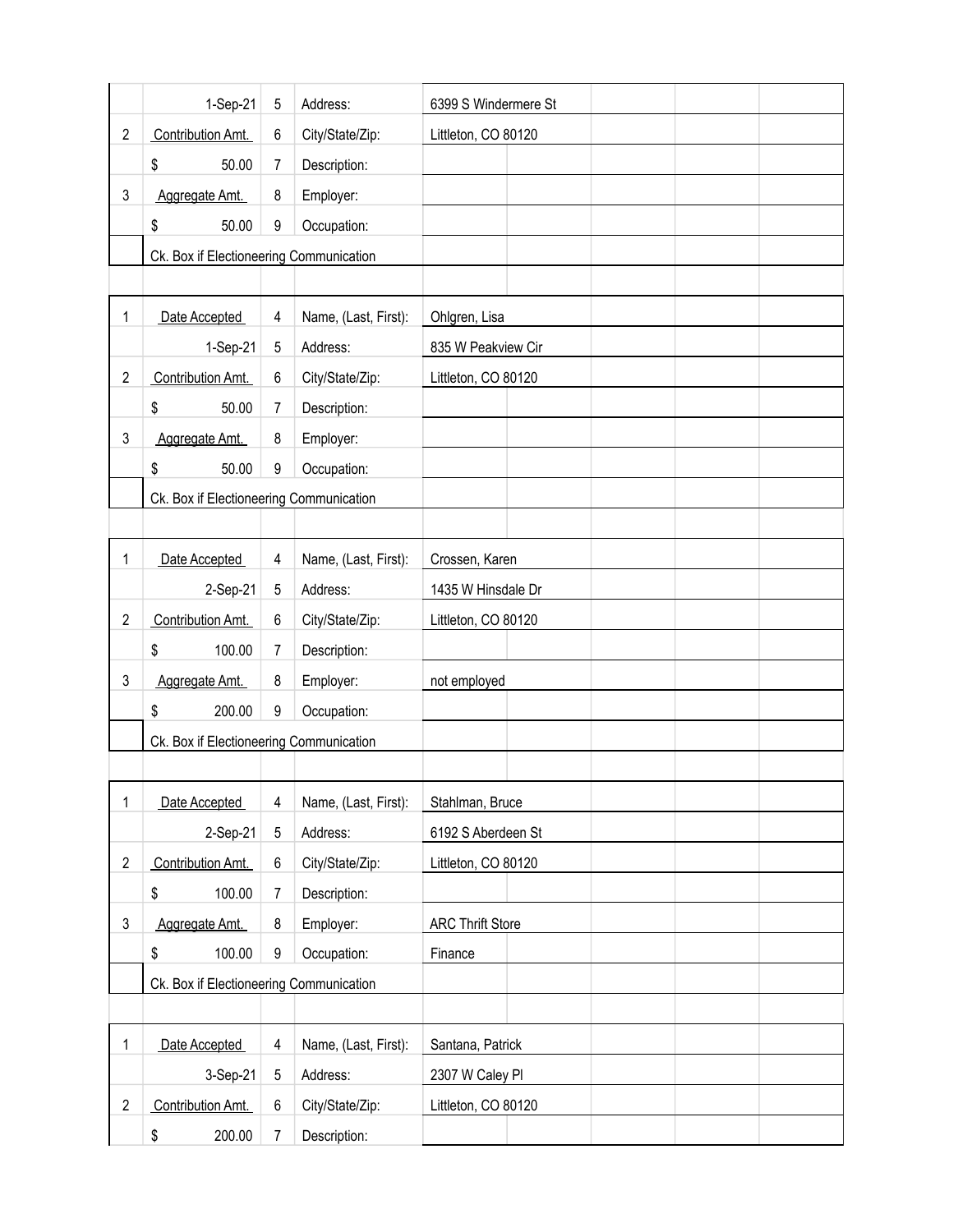| 3              | Aggregate Amt.                          | 8 | Employer:            | Self                                       |
|----------------|-----------------------------------------|---|----------------------|--------------------------------------------|
|                | \$<br>200.00                            | 9 | Occupation:          | Graphic Design                             |
|                | Ck. Box if Electioneering Communication |   |                      |                                            |
|                |                                         |   |                      |                                            |
| 1              | Date Accepted                           | 4 | Name, (Last, First): | Clute, Margi                               |
|                | 4-Sep-21                                | 5 | Address:             | 1467 W Briarwood Ave                       |
| $\overline{2}$ | Contribution Amt.                       | 6 | City/State/Zip:      | Littleton, CO 80120                        |
|                | \$<br>100.00                            | 7 | Description:         |                                            |
| 3              | Aggregate Amt.                          | 8 | Employer:            | Not employed                               |
|                | \$<br>100.00                            | 9 | Occupation:          |                                            |
|                | Ck. Box if Electioneering Communication |   |                      |                                            |
|                |                                         |   |                      |                                            |
| 1              | Date Accepted                           | 4 | Name, (Last, First): | Mostek, Glenda                             |
|                | 6-Sep-21                                | 5 | Address:             | 9172 W 90th PI                             |
| $\overline{2}$ | Contribution Amt.                       | 6 | City/State/Zip:      | Westminster, CO 80021                      |
|                | \$<br>100.00                            | 7 | Description:         |                                            |
| 3              | Aggregate Amt.                          | 8 | Employer:            | Colorado Nusery and Greenhouse Association |
|                | 300.00<br>\$                            | 9 | Occupation:          | <b>Executive Director</b>                  |
|                | Ck. Box if Electioneering Communication |   |                      |                                            |
|                |                                         |   |                      |                                            |
| 1              | Date Accepted                           | 4 | Name, (Last, First): | Mikesell, Carl                             |
|                | 6-Sep-21                                | 5 | Address:             | 5551 Morning Glory Ln                      |
| $\overline{2}$ | Contribution Amt.                       | 6 | City/State/Zip:      | Littleton, CO 80123                        |
|                | \$<br>25.00                             | 7 | Description:         |                                            |
| 3              | Aggregate Amt.                          | 8 | Employer:            |                                            |
|                | \$<br>25.00                             | 9 | Occupation:          |                                            |
|                | Ck. Box if Electioneering Communication |   |                      |                                            |
|                |                                         |   |                      |                                            |
| 1              | Date Accepted                           | 4 | Name, (Last, First): | Borger, Larry                              |
|                | 7-Sep-21                                | 5 | Address:             | 6188 S Elati Ct                            |
| $\overline{2}$ | Contribution Amt.                       | 6 | City/State/Zip:      | Littleton, CO 80120                        |
|                | \$<br>50.00                             | 7 | Description:         |                                            |
| 3              | Aggregate Amt.                          | 8 | Employer:            |                                            |
|                | \$<br>50.00                             | 9 | Occupation:          |                                            |
|                | Ck. Box if Electioneering Communication |   |                      |                                            |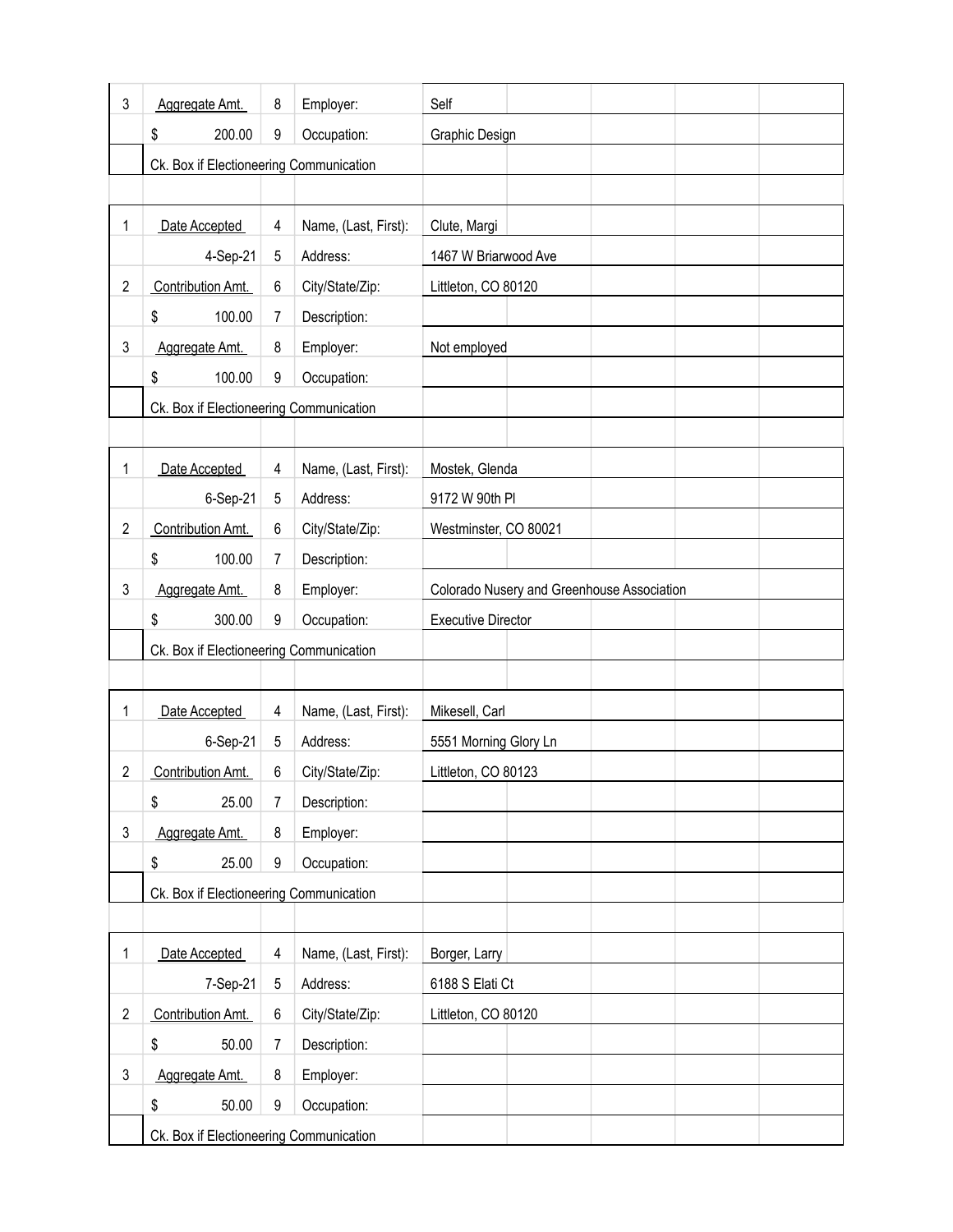| 1              | Date Accepted                           | 4 | Name, (Last, First): | Schanbacher, Gary & Sherri |
|----------------|-----------------------------------------|---|----------------------|----------------------------|
|                | 7-Sep-21                                | 5 | Address:             | 2487 W Bradbury Ave        |
| $\overline{2}$ | Contribution Amt.                       | 6 | City/State/Zip:      | Littleton, CO 80120        |
|                | \$<br>200.00                            | 7 | Description:         |                            |
| 3              | Aggregate Amt.                          | 8 | Employer:            | retired                    |
|                | 200.00<br>\$                            | 9 | Occupation:          |                            |
|                | Ck. Box if Electioneering Communication |   |                      |                            |
|                |                                         |   |                      |                            |
| 1              | Date Accepted                           | 4 | Name, (Last, First): | Orf, Michael               |
|                | 8-Sep-21                                | 5 | Address:             | 7782 S Louthan St          |
| $\overline{2}$ | Contribution Amt.                       | 6 | City/State/Zip:      | Littleton CO 80120         |
|                | \$<br>100.00                            | 7 | Description:         |                            |
| 3              | Aggregate Amt.                          | 8 | Employer:            | self                       |
|                | 100.00<br>\$                            | 9 | Occupation:          | <b>Real Estate</b>         |
|                | Ck. Box if Electioneering Communication |   |                      |                            |
|                |                                         |   |                      |                            |
| 1              | Date Accepted                           | 4 | Name, (Last, First): | Rich, Janet & Berkeley     |
|                | 10-Sep-21                               | 5 | Address:             | 15 Lindewood Dr            |
| $\overline{2}$ | Contribution Amt.                       | 6 | City/State/Zip:      | Littleton, CO 80120        |
|                | \$<br>50.00                             | 7 | Description:         |                            |
| 3              | Aggregate Amt.                          | 8 | Employer:            |                            |
|                | \$<br>50.00                             | 9 | Occupation:          |                            |
|                | Ck. Box if Electioneering Communication |   |                      |                            |
|                |                                         |   |                      |                            |
| 1              | Date Accepted                           | 4 | Name, (Last, First): | Eckel, Kathleen            |
|                | 11-Sep-21                               | 5 | Address:             | 5378 S Louthan St          |
| $\overline{2}$ | Contribution Amt.                       | 6 | City/State/Zip:      | Littleton, CO 80120        |
|                | \$<br>50.00                             | 7 | Description:         |                            |
| 3              | Aggregate Amt.                          | 8 | Employer:            |                            |
|                | \$<br>50.00                             | 9 | Occupation:          |                            |
|                | Ck. Box if Electioneering Communication |   |                      |                            |
|                |                                         |   |                      |                            |
| 1              | Date Accepted                           | 4 | Name, (Last, First): | Prado, Robert              |
|                | 11-Sep-21                               | 5 | Address:             | 5827 S Louthan St          |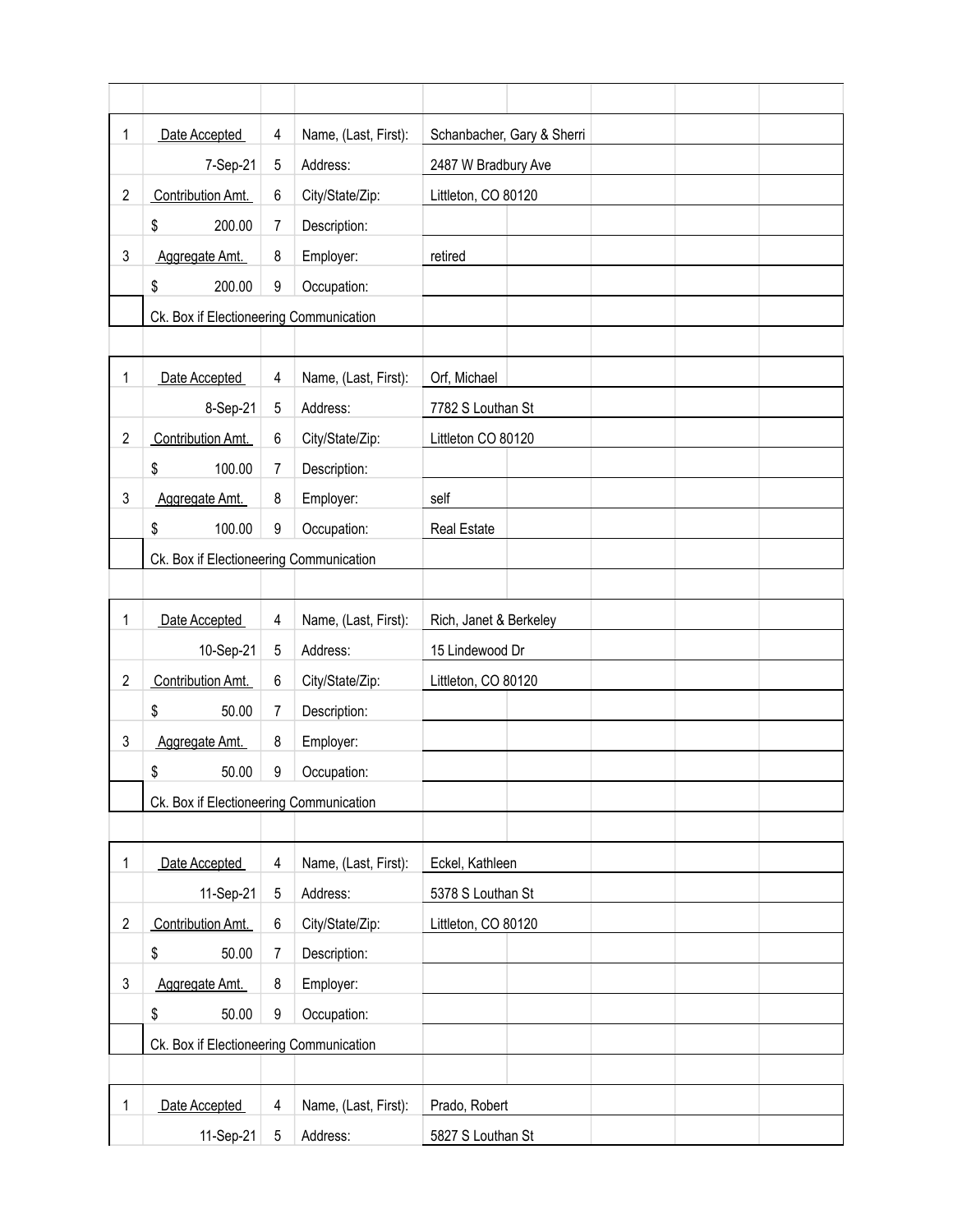| $\overline{2}$ | Contribution Amt.                       | 6 | City/State/Zip:      | Littleton, CO 80120    |
|----------------|-----------------------------------------|---|----------------------|------------------------|
|                | \$<br>500.00                            | 7 | Description:         |                        |
| 3              | Aggregate Amt.                          | 8 | Employer:            | retired                |
|                | \$<br>500.00                            | 9 | Occupation:          |                        |
|                | Ck. Box if Electioneering Communication |   |                      |                        |
|                |                                         |   |                      |                        |
| 1              | Date Accepted                           | 4 | Name, (Last, First): | Meagher, Stew          |
|                | 11-Sep-21                               | 5 | Address:             | 5645 S Crocker St      |
| $\overline{2}$ | Contribution Amt.                       | 6 | City/State/Zip:      | Littleton, CO 80120    |
|                | \$<br>50.00                             | 7 | Description:         |                        |
| 3              | Aggregate Amt.                          | 8 | Employer:            |                        |
|                | \$<br>50.00                             | 9 | Occupation:          |                        |
|                | Ck. Box if Electioneering Communication |   |                      |                        |
|                |                                         |   |                      |                        |
| 1              | Date Accepted                           | 4 | Name, (Last, First): | Beal, Larry            |
|                | 11-Sep-21                               | 5 | Address:             | 1946 W Davies Ave      |
| $\overline{c}$ | Contribution Amt.                       | 6 | City/State/Zip:      | Littleton, CO 80120    |
|                | \$<br>30.00                             | 7 | Description:         |                        |
| 3              | Aggregate Amt.                          | 8 | Employer:            |                        |
|                | \$<br>30.00                             | 9 | Occupation:          |                        |
|                | Ck. Box if Electioneering Communication |   |                      |                        |
|                |                                         |   |                      |                        |
| 1              | Date Accepted                           | 4 | Name, (Last, First): | Barrere, Alexis        |
|                | 12-Sep-21                               | 5 | Address:             | 5460 S Manitou Rd      |
| $\overline{2}$ | Contribution Amt.                       | 6 | City/State/Zip:      | Littleton, CO 80123    |
|                | 250.00<br>\$                            | 7 | Description:         |                        |
| 3              | Aggregate Amt.                          | 8 | Employer:            | <b>CU Anshutz</b>      |
|                | \$<br>350.00                            | 9 | Occupation:          | <b>PNP</b>             |
|                | Ck. Box if Electioneering Communication |   |                      |                        |
|                |                                         |   |                      |                        |
| 1              | Date Accepted                           | 4 | Name, (Last, First): | Melin, Scott           |
|                | 13-Sep-21                               | 5 | Address:             | 6822 S Greenwood St    |
| $\overline{2}$ | Contribution Amt.                       | 6 | City/State/Zip:      | Littleton, CO 80120    |
|                | \$<br>100.00                            | 7 | Description:         |                        |
| $\mathfrak{Z}$ | Aggregate Amt.                          | 8 | Employer:            | <b>Bagley Law Firm</b> |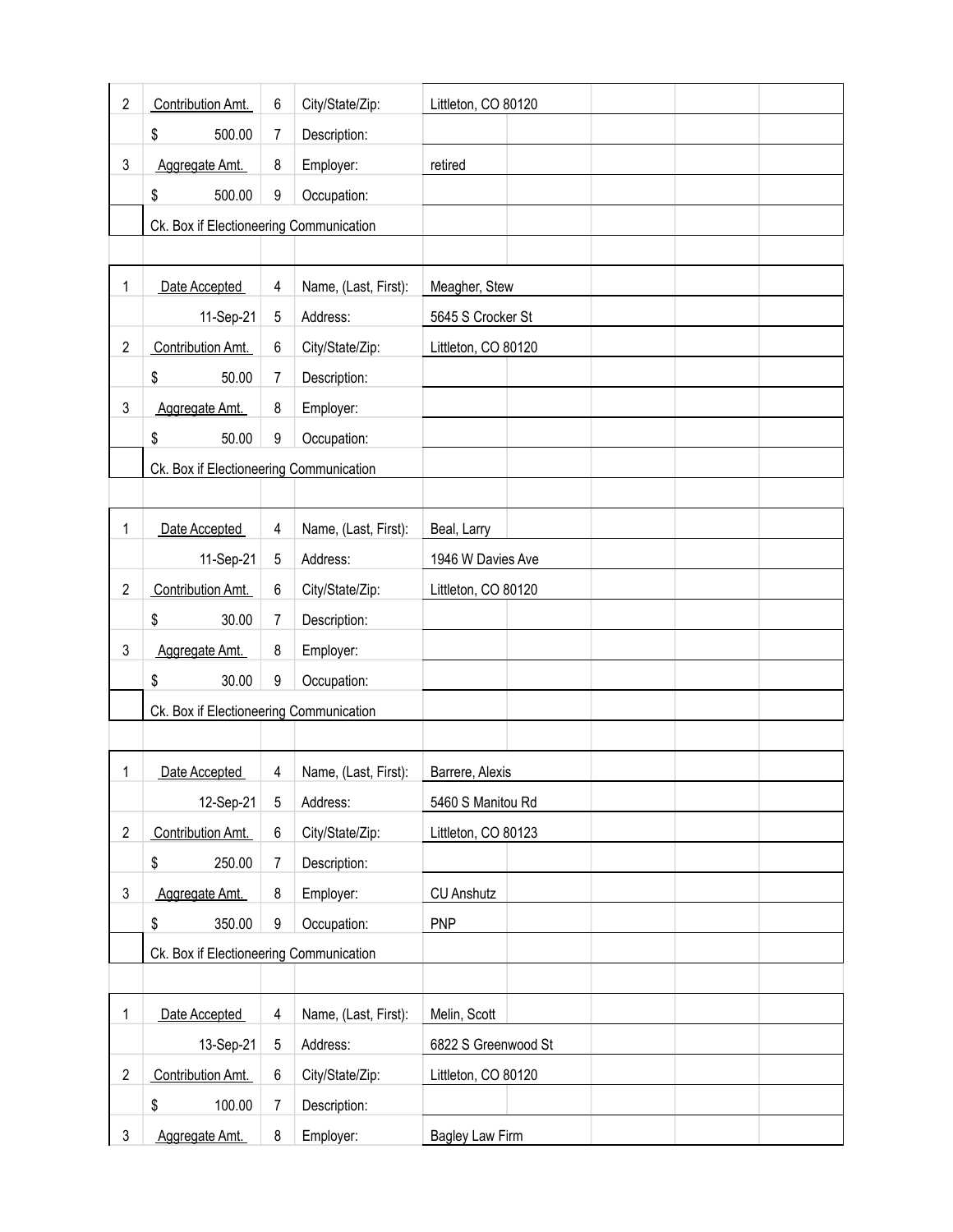|                | \$<br>100.00                            | 9 | Occupation:          | Attorney                  |  |  |
|----------------|-----------------------------------------|---|----------------------|---------------------------|--|--|
|                | Ck. Box if Electioneering Communication |   |                      |                           |  |  |
|                |                                         |   |                      |                           |  |  |
| 1              | Date Accepted                           | 4 | Name, (Last, First): | Kleinman, Craig           |  |  |
|                | 13-Sep-21                               | 5 | Address:             | 6177 S Gallup St          |  |  |
| $\overline{2}$ | Contribution Amt.                       | 6 | City/State/Zip:      | Littleton, CO 80120       |  |  |
|                | \$<br>50.00                             | 7 | Description:         |                           |  |  |
| 3              | Aggregate Amt.                          | 8 | Employer:            |                           |  |  |
|                | \$<br>50.00                             | 9 | Occupation:          |                           |  |  |
|                | Ck. Box if Electioneering Communication |   |                      |                           |  |  |
|                |                                         |   |                      |                           |  |  |
| 1              | Date Accepted                           | 4 | Name, (Last, First): | Dickey, Jena              |  |  |
|                | 14-Sep-21                               | 5 | Address:             | 2432 W Sunset Dr          |  |  |
| $\overline{2}$ | Contribution Amt.                       | 6 | City/State/Zip:      | Littleton, CO 80120       |  |  |
|                | \$<br>25.00                             | 7 | Description:         |                           |  |  |
| 3              | Aggregate Amt.                          | 8 | Employer:            |                           |  |  |
|                | \$<br>75.00                             | 9 | Occupation:          |                           |  |  |
|                | Ck. Box if Electioneering Communication |   |                      |                           |  |  |
|                |                                         |   |                      |                           |  |  |
| 1              | Date Accepted                           | 4 | Name, (Last, First): | Kolker, Chris             |  |  |
|                | 15-Sep-21                               | 5 | Address:             | 6896 S Cook Way           |  |  |
| $\overline{2}$ | Contribution Amt.                       | 6 | City/State/Zip:      | Centennial, CO 80122      |  |  |
|                | \$<br>100.00                            | 7 | Description:         |                           |  |  |
| 3              | Aggregate Amt.                          | 8 | Employer:            | Christopher Lee Financial |  |  |
|                | \$<br>100.00                            | 9 | Occupation:          | <b>Financial Planner</b>  |  |  |
|                | Ck. Box if Electioneering Communication |   |                      |                           |  |  |
|                |                                         |   |                      |                           |  |  |
| 1              | Date Accepted                           | 4 | Name, (Last, First): | Mulvey, Betty             |  |  |
|                | 17-Sep-21                               | 5 | Address:             | 2894 W Riverwalk Cir      |  |  |
| $\overline{2}$ | Contribution Amt.                       | 6 | City/State/Zip:      | Littleton, CO 80123       |  |  |
|                | \$<br>25.00                             | 7 | Description:         |                           |  |  |
| 3              | Aggregate Amt.                          | 8 | Employer:            |                           |  |  |
|                | \$<br>25.00                             | 9 | Occupation:          |                           |  |  |
|                | Ck. Box if Electioneering Communication |   |                      |                           |  |  |
|                |                                         |   |                      |                           |  |  |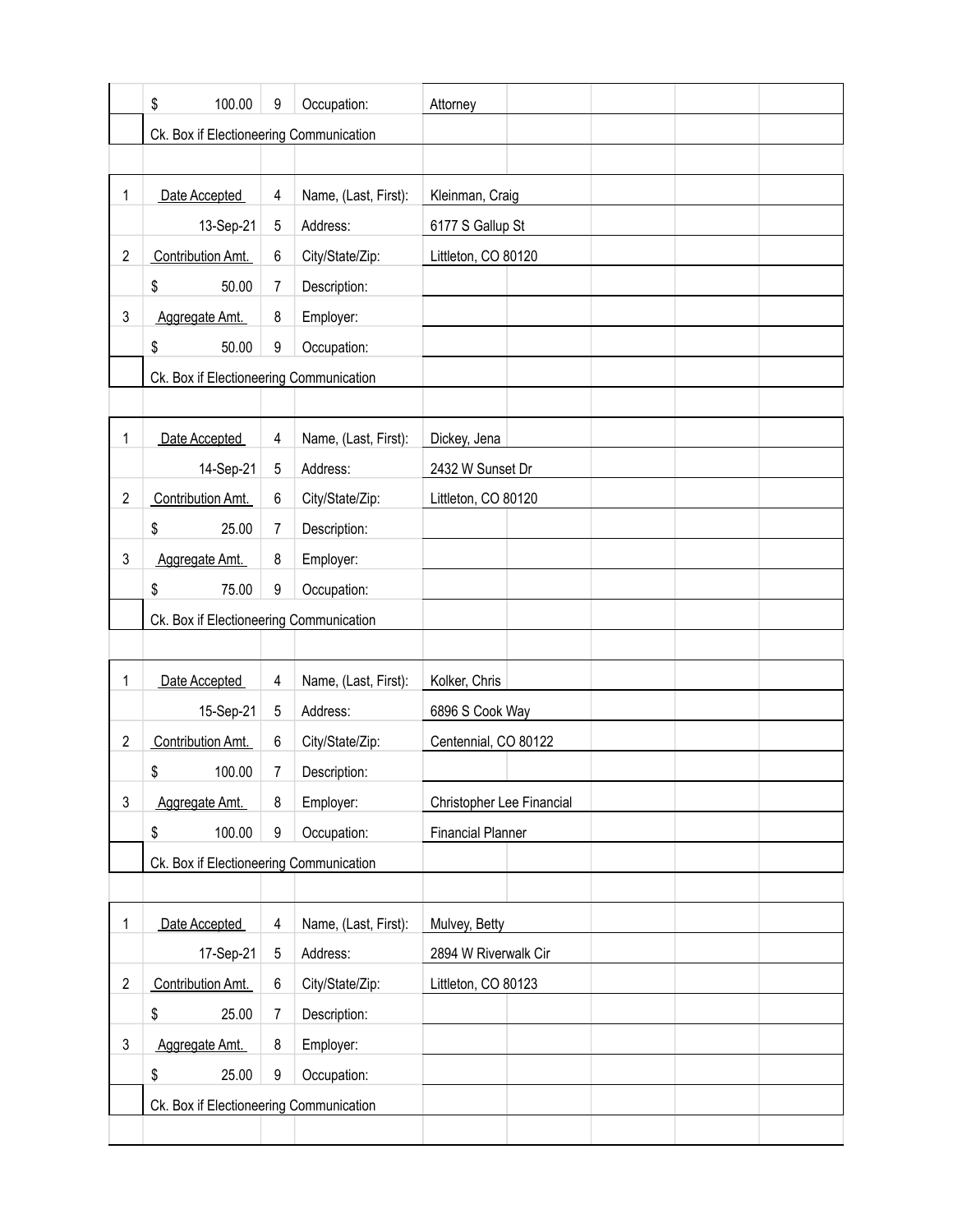| 1              | Date Accepted                           | 4 | Name, (Last, First): | Kirk, Maureen            |
|----------------|-----------------------------------------|---|----------------------|--------------------------|
|                | 17-Sep-21                               | 5 | Address:             | 5971 S Fairfield Way     |
| $\overline{2}$ | Contribution Amt.                       | 6 | City/State/Zip:      | Littleton, CO 80120      |
|                | \$<br>25.00                             | 7 | Description:         |                          |
| 3              | Aggregate Amt.                          | 8 | Employer:            |                          |
|                | \$<br>50.00                             | 9 | Occupation:          |                          |
|                | Ck. Box if Electioneering Communication |   |                      |                          |
|                |                                         |   |                      |                          |
| 1              | Date Accepted                           | 4 | Name, (Last, First): | Parsons, Sally           |
|                | 17-Sep-21                               | 5 | Address:             | 6777 Southridge Ln       |
| $\overline{2}$ | Contribution Amt.                       | 6 | City/State/Zip:      | Littleton, CO 80120      |
|                | \$<br>50.00                             | 7 | Description:         |                          |
| 3              | Aggregate Amt.                          | 8 | Employer:            |                          |
|                | \$<br>50.00                             | 9 | Occupation:          |                          |
|                | Ck. Box if Electioneering Communication |   |                      |                          |
|                |                                         |   |                      |                          |
| 1              | Date Accepted                           | 4 | Name, (Last, First): | Witte, Dean              |
|                | 17-Sep-21                               | 5 | Address:             | 2170 W Arapahoe Rd       |
| $\overline{2}$ | Contribution Amt.                       | 6 | City/State/Zip:      | Littleton, CO 80120      |
|                | \$<br>250.00                            | 7 | Description:         |                          |
| 3              | Aggregate Amt.                          | 8 | Employer:            | not employed             |
|                | \$<br>250.00                            | 9 | Occupation:          |                          |
|                | Ck. Box if Electioneering Communication |   |                      |                          |
|                |                                         |   |                      |                          |
| 1              | Date Accepted                           | 4 | Name, (Last, First): | Clarke, Arnie            |
|                | 18-Sep-21                               | 5 | Address:             | 18561 Surface Creek Road |
| $\overline{2}$ | Contribution Amt.                       | 6 | City/State/Zip:      | Cedaredge, CO 81413      |
|                | \$<br>100.00                            | 7 | Description:         |                          |
| 3              | Aggregate Amt.                          | 8 | Employer:            | Uncle John's Garden      |
|                | \$<br>100.00                            | 9 | Occupation:          | Gardener                 |
|                | Ck. Box if Electioneering Communication |   |                      |                          |
|                |                                         |   |                      |                          |
| 1              | Date Accepted                           | 4 | Name, (Last, First): | McAllister, Yolanda      |
|                | 18-Sep-21                               | 5 | Address:             | 6254 S Datura St         |
| $\overline{2}$ | Contribution Amt.                       | 6 | City/State/Zip:      | Littleton, CO 80120      |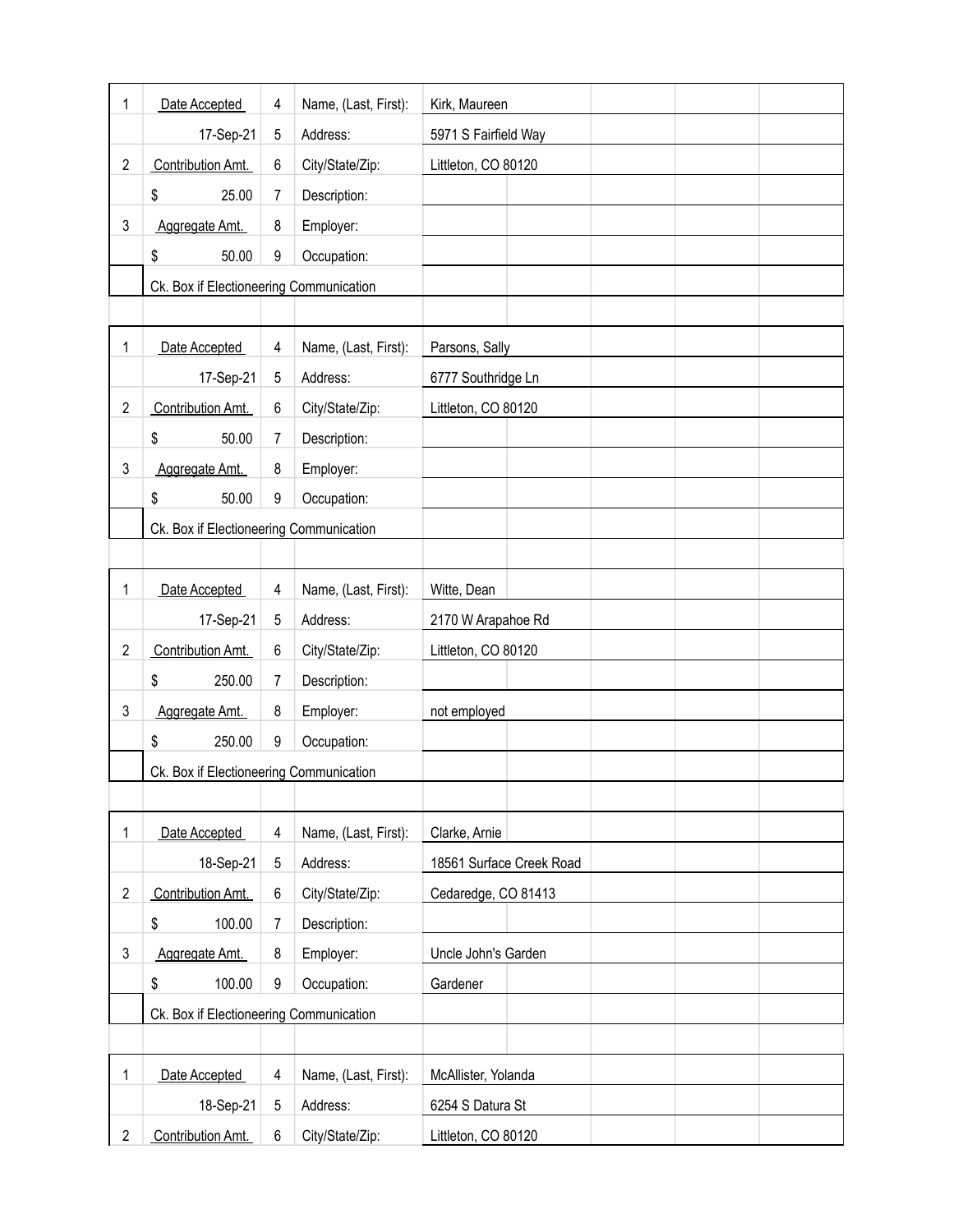|                | \$<br>300.00                            | 7 | Description:         |                          |
|----------------|-----------------------------------------|---|----------------------|--------------------------|
| 3              | Aggregate Amt.                          | 8 | Employer:            | not employed             |
|                | \$<br>300.00                            | 9 | Occupation:          |                          |
|                | Ck. Box if Electioneering Communication |   |                      |                          |
|                |                                         |   |                      |                          |
| 1              | Date Accepted                           | 4 | Name, (Last, First): | Harris, Mark             |
|                | 18-Sep-21                               | 5 | Address:             | 6077 S Lakeview St       |
| $\overline{2}$ | Contribution Amt.                       | 6 | City/State/Zip:      | Littleton, CO 80120      |
|                | \$<br>500.00                            | 7 | Description:         |                          |
| 3              | Aggregate Amt.                          | 8 | Employer:            | Treece Alfney Musat P.C. |
|                | \$<br>500.00                            | 9 | Occupation:          | Attorney                 |
|                | Ck. Box if Electioneering Communication |   |                      |                          |
|                |                                         |   |                      |                          |
| 1              | Date Accepted                           | 4 | Name, (Last, First): | Cyran, Michele           |
|                | 18-Sep-21                               | 5 | Address:             | 925 Front Range Road     |
| $\overline{c}$ | Contribution Amt.                       | 6 | City/State/Zip:      | Littleton, CO 80120      |
|                | \$<br>50.00                             | 7 | Description:         |                          |
| 3              | Aggregate Amt.                          | 8 | Employer:            |                          |
|                | \$<br>75.00                             | 9 | Occupation:          |                          |
|                | Ck. Box if Electioneering Communication |   |                      |                          |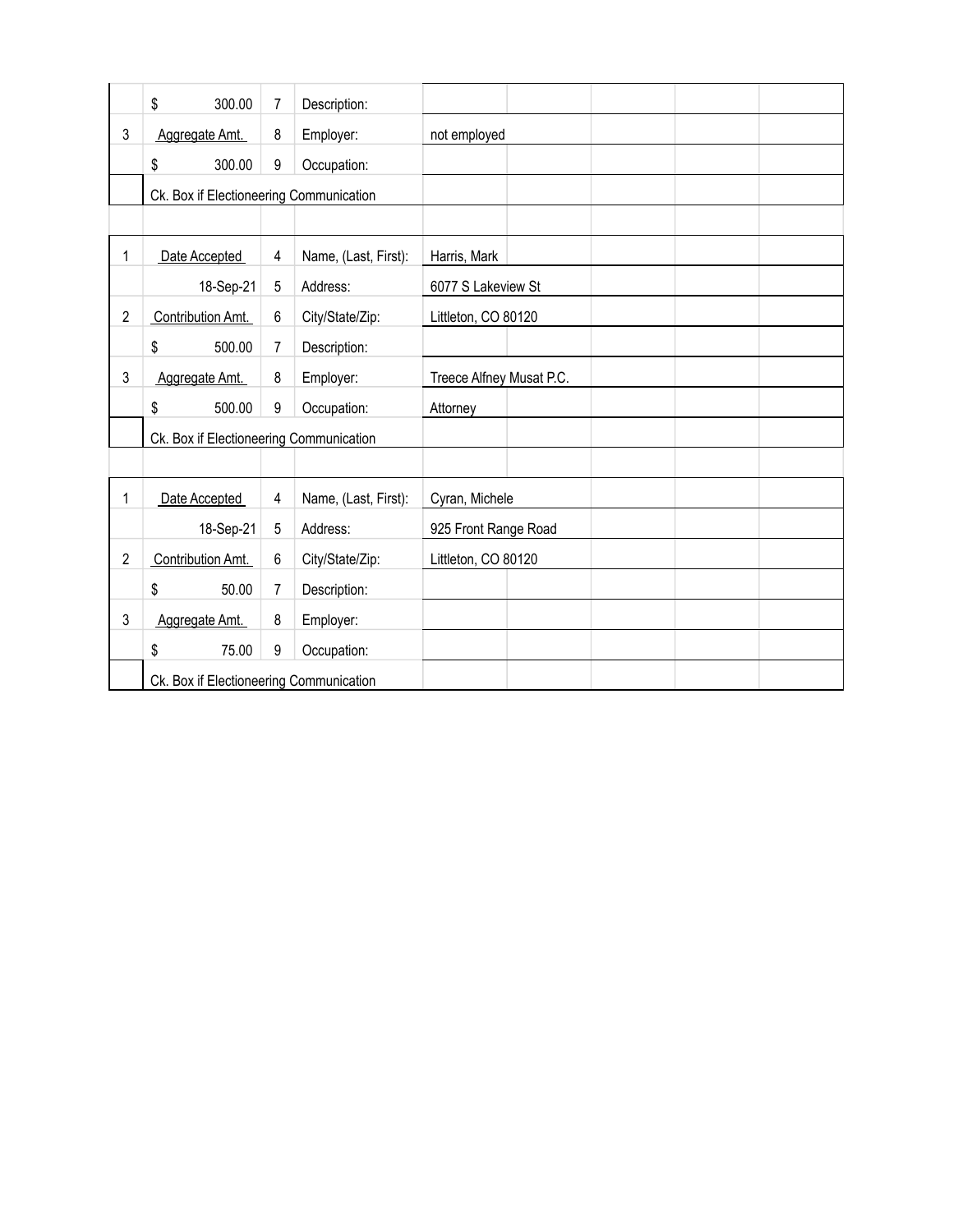|                |                                  |                |                                         | <b>SCHEDULE B - ITEMIZED EXPENDITURES STATEMENT (\$20 or MORE)</b> |
|----------------|----------------------------------|----------------|-----------------------------------------|--------------------------------------------------------------------|
|                |                                  |                |                                         |                                                                    |
|                | Full Name of Committee / Person: |                |                                         | Kyle for Littleton                                                 |
|                |                                  |                |                                         |                                                                    |
| 1              | Date Expended                    | 4              | Name:                                   | Vantiv                                                             |
|                | July 3, 2021                     | 5              | Address:                                | online                                                             |
| $\overline{c}$ | Amount                           | 6              | City/State/Zip:                         |                                                                    |
|                | \$<br>3.75                       | 7              | Description:                            |                                                                    |
| 3              | Recipient is:                    | 8              | Purpose:                                | Donation processing                                                |
|                | Committee                        |                |                                         |                                                                    |
| Χ              | Non-Committee                    |                | Ck. Box if Electioneering Communication |                                                                    |
|                |                                  |                |                                         |                                                                    |
| 1              | Date Expended                    | 4              | Name:                                   | Vantiv                                                             |
|                | July 8, 2021                     | 5              | Address:                                | online                                                             |
| $\overline{2}$ | Amount                           | 6              | City/State/Zip:                         |                                                                    |
|                | \$<br>1.55                       | 7              | Description:                            |                                                                    |
| 3              | Recipient is:                    | 8              | Purpose:                                | Donation processing                                                |
|                | Committee                        |                |                                         |                                                                    |
| Χ              | Non-Committee                    |                | Ck. Box if Electioneering Communication |                                                                    |
|                |                                  |                |                                         |                                                                    |
| 1              | Date Expended                    | 4              | Name:                                   | Vantiv                                                             |
|                | July 9, 2021                     | 5              | Address:                                | online                                                             |
| $\overline{2}$ | Amount                           | 6              | City/State/Zip:                         |                                                                    |
|                | 5.43<br>\$                       | 7 <sup>7</sup> | Description:                            |                                                                    |
| 3              | Recipient is:                    | 8              | Purpose:                                | Donation processing                                                |
|                | Committee                        |                |                                         |                                                                    |
| Χ              | Non-Committee                    |                | Ck. Box if Electioneering Communication |                                                                    |
|                |                                  |                |                                         |                                                                    |
| $\mathbf{1}$   | Date Expended                    | 4              | Name:                                   | CO Democratic Party                                                |
|                | July 14, 2021                    | 5              | Address:                                | 789 Sherman St                                                     |
| $\overline{2}$ | Amount                           | $\,6$          | City/State/Zip:                         | Denver, CO 80203                                                   |
|                | 200.00<br>\$                     | 7              | Description:                            |                                                                    |
| 3              | Recipient is:                    | 8              | Purpose:                                | Voter File                                                         |
|                | Committee                        |                |                                         |                                                                    |
| Χ              | Non-Committee                    |                | Ck. Box if Electioneering Communication |                                                                    |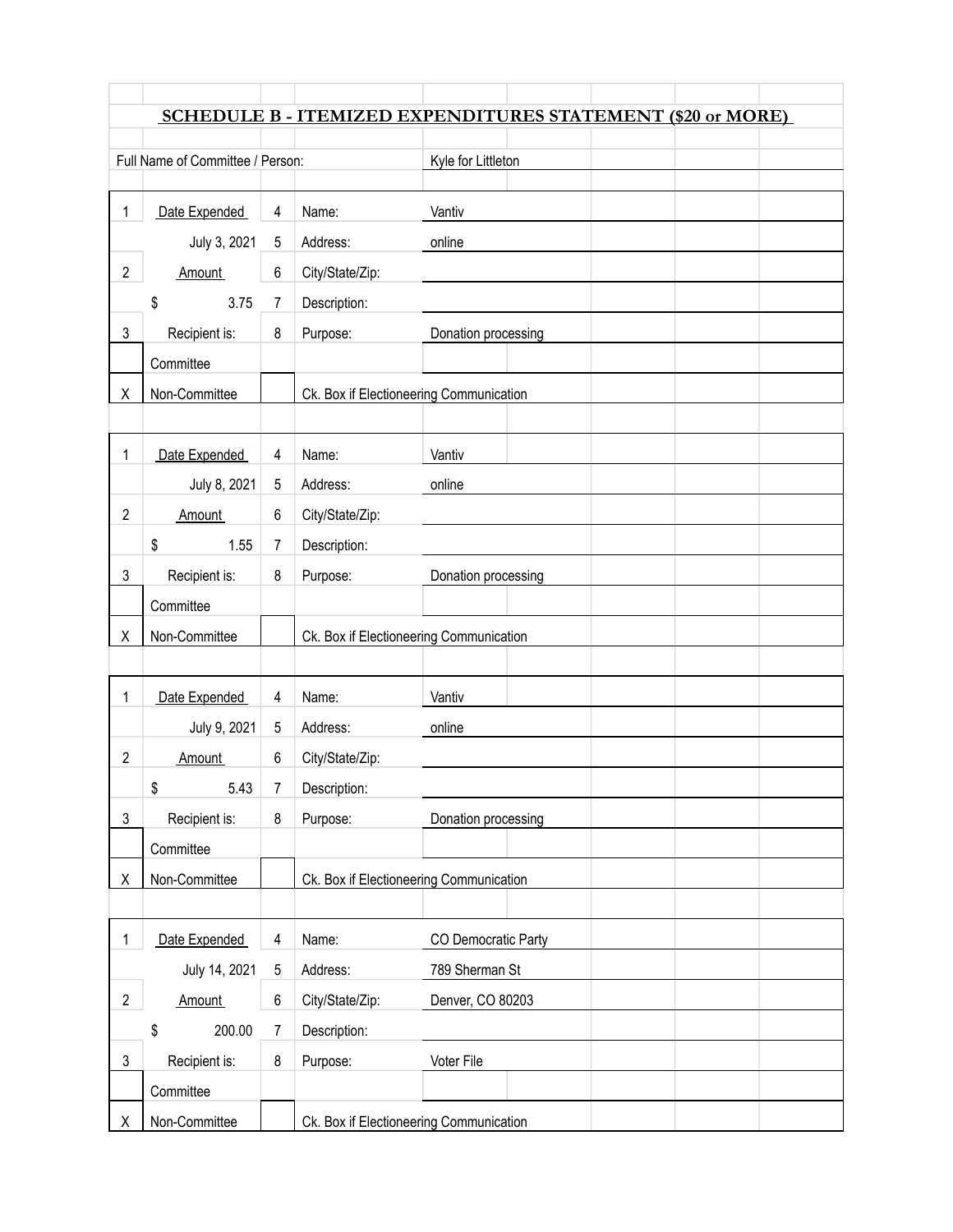| 1              | Date Expended  | 4 | Name:                                   | imprint.com                             |  |  |  |
|----------------|----------------|---|-----------------------------------------|-----------------------------------------|--|--|--|
|                | July 26, 2021  | 5 | Address:                                | 14550 Beechnut St.                      |  |  |  |
| $\overline{2}$ | Amount         | 6 | City/State/Zip:                         | Houston, TX 77083                       |  |  |  |
|                | \$<br>254.70   | 7 | Description:                            |                                         |  |  |  |
| 3              | Recipient is:  | 8 | Purpose:                                | <b>Yard Signs</b>                       |  |  |  |
|                | Committee      |   |                                         |                                         |  |  |  |
| Χ              | Non-Committee  |   | Ck. Box if Electioneering Communication |                                         |  |  |  |
|                |                |   |                                         |                                         |  |  |  |
| 1              | Date Expended  | 4 | Name:                                   | Western Welcome Week                    |  |  |  |
|                | July 31, 2021  | 5 | Address:                                | 5890 S. Bemis St.                       |  |  |  |
| $\overline{2}$ | Amount         | 6 | City/State/Zip:                         | Littleton, CO 80120                     |  |  |  |
|                | \$<br>250.00   | 7 | Description:                            |                                         |  |  |  |
| 3              | Recipient is:  | 8 | Purpose:                                | Parade entry fee                        |  |  |  |
|                | Committee      |   |                                         |                                         |  |  |  |
| Χ              | Non-Committee  |   |                                         | Ck. Box if Electioneering Communication |  |  |  |
|                |                |   |                                         |                                         |  |  |  |
| 1              | Date Expended  | 4 | Name:                                   | Vistaprint                              |  |  |  |
|                | August 1, 2021 | 5 | Address:                                | online                                  |  |  |  |
| $\overline{2}$ | Amount         | 6 | City/State/Zip:                         |                                         |  |  |  |
|                | \$<br>341.72   | 7 | Description:                            |                                         |  |  |  |
| 3              | Recipient is:  | 8 | Purpose:                                | printing                                |  |  |  |
|                | Committee      |   |                                         |                                         |  |  |  |
| Χ              | Non-Committee  |   | Ck. Box if Electioneering Communication |                                         |  |  |  |
|                |                |   |                                         |                                         |  |  |  |
| 1              | Date Expended  | 4 | Name:                                   | GoDaddy                                 |  |  |  |
|                | August 7, 2021 | 5 | Address:                                | online                                  |  |  |  |
| $\overline{2}$ | Amount         | 6 | City/State/Zip:                         |                                         |  |  |  |
|                | \$<br>23.88    | 7 | Description:                            |                                         |  |  |  |
| 3              | Recipient is:  | 8 | Purpose:                                | email registration                      |  |  |  |
|                | Committee      |   |                                         |                                         |  |  |  |
| Χ              | Non-Committee  |   | Ck. Box if Electioneering Communication |                                         |  |  |  |
|                |                |   |                                         |                                         |  |  |  |
| 1              | Date Expended  | 4 | Name:                                   | Bannersonthecheap                       |  |  |  |
|                | 7-Aug-21       | 5 | Address:                                | online                                  |  |  |  |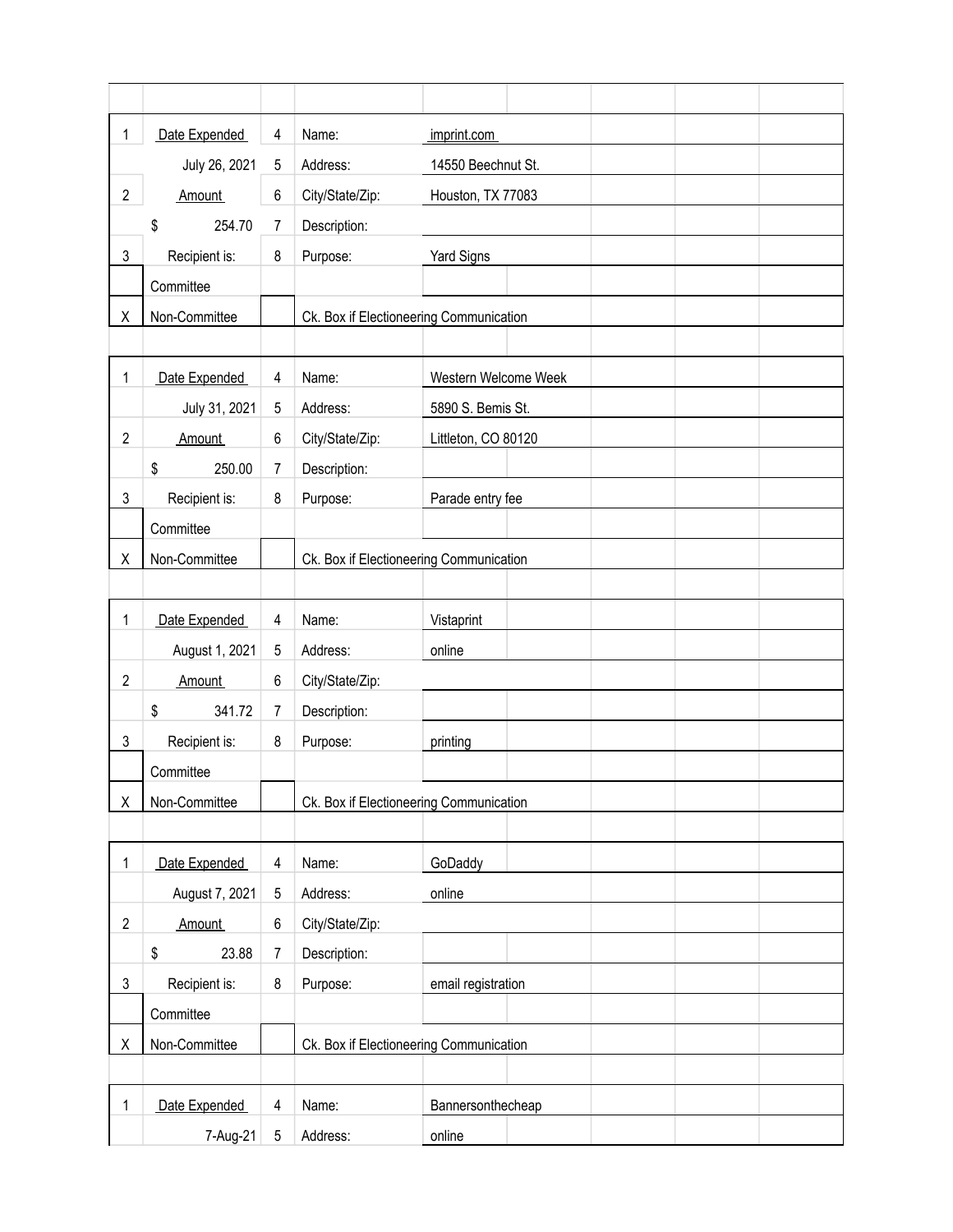| $\overline{2}$ | Amount        | 6              | City/State/Zip:                         |                                         |  |  |
|----------------|---------------|----------------|-----------------------------------------|-----------------------------------------|--|--|
|                | 77.70<br>\$   | 7              | Description:                            |                                         |  |  |
| 3              | Recipient is: | 8              | Purpose:                                | banners                                 |  |  |
|                | Committee     |                |                                         |                                         |  |  |
| Χ              | Non-Committee |                |                                         | Ck. Box if Electioneering Communication |  |  |
|                |               |                |                                         |                                         |  |  |
| 1              | Date Expended | 4              | Name:                                   | Costco                                  |  |  |
|                | 8-Aug-21      | 5              | Address:                                | 4000 River Point Pkwy                   |  |  |
| $\overline{2}$ | Amount        | 6              | City/State/Zip:                         | Sheridan, CO 80110                      |  |  |
|                | 142.00<br>\$  | 7              | Description:                            |                                         |  |  |
| 3              | Recipient is: | 8              | Purpose:                                | Printing supplies                       |  |  |
|                | Committee     |                |                                         |                                         |  |  |
| Χ              | Non-Committee |                |                                         | Ck. Box if Electioneering Communication |  |  |
|                |               |                |                                         |                                         |  |  |
| 1              | Date Expended | 4              | Name:                                   | ActBlue                                 |  |  |
|                | 5-Aug-21      | 5              | Address:                                | online                                  |  |  |
| $\overline{2}$ | Amount        | 6              | City/State/Zip:                         |                                         |  |  |
|                | \$<br>27.41   | 7              | Description:                            |                                         |  |  |
| 3              | Recipient is: | 8              | Purpose:                                | donation processing                     |  |  |
|                | Committee     |                |                                         |                                         |  |  |
| Χ              | Non-Committee |                |                                         | Ck. Box if Electioneering Communication |  |  |
|                |               |                |                                         |                                         |  |  |
| 1              | Date Expended | 4              | Name:                                   | Vantiv                                  |  |  |
|                | 10-Aug-21     | $\sqrt{5}$     | Address:                                | online                                  |  |  |
| $\overline{2}$ | Amount        | 6              | City/State/Zip:                         |                                         |  |  |
|                | \$<br>49.72   | $\overline{7}$ | Description:                            |                                         |  |  |
| 3              | Recipient is: | 8              | Purpose:                                | donation processing                     |  |  |
|                | Committee     |                |                                         |                                         |  |  |
| Χ              | Non-Committee |                | Ck. Box if Electioneering Communication |                                         |  |  |
|                |               |                |                                         |                                         |  |  |
| 1              | Date Expended | 4              | Name:                                   | Dollartree                              |  |  |
|                | 19-Aug-21     | 5              | Address:                                | 1500 W Littleton Blvd                   |  |  |
| $\overline{2}$ | Amount        | 6              | City/State/Zip:                         |                                         |  |  |
|                | \$<br>4.29    | $\overline{7}$ | Description:                            |                                         |  |  |
| 3              | Recipient is: | 8              | Purpose:                                | Parade Supplies                         |  |  |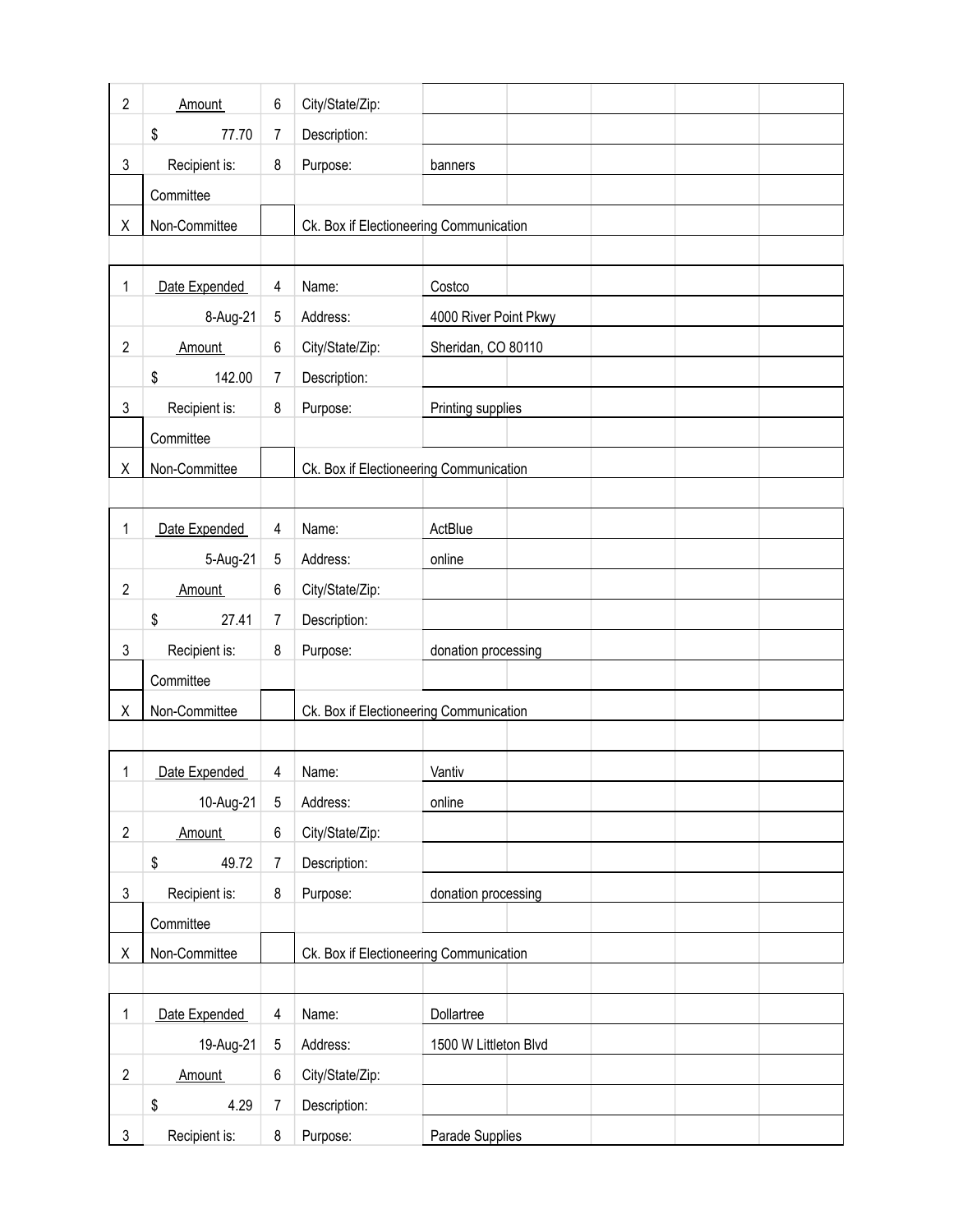|                | Committee     |                |                                         |                                         |  |  |  |  |
|----------------|---------------|----------------|-----------------------------------------|-----------------------------------------|--|--|--|--|
| Χ              | Non-Committee |                | Ck. Box if Electioneering Communication |                                         |  |  |  |  |
|                |               |                |                                         |                                         |  |  |  |  |
| 1              | Date Expended | 4              | Name:                                   | Harbor Freight                          |  |  |  |  |
|                | 19-Aug-21     | 5              | Address:                                | 705 W Hampden Ave                       |  |  |  |  |
| $\overline{c}$ | Amount        | 6              | City/State/Zip:                         | Englewood, CO 80110                     |  |  |  |  |
|                | \$<br>17.75   | 7              | Description:                            |                                         |  |  |  |  |
| 3              | Recipient is: | 8              | Purpose:                                | parade supples                          |  |  |  |  |
|                | Committee     |                |                                         |                                         |  |  |  |  |
| Χ              | Non-Committee |                | Ck. Box if Electioneering Communication |                                         |  |  |  |  |
|                |               |                |                                         |                                         |  |  |  |  |
| 1              | Date Expended | 4              | Name:                                   | Target                                  |  |  |  |  |
|                | 20-Aug-21     | 5              | Address:                                | 3650 River Point Pkwy                   |  |  |  |  |
| $\overline{c}$ | Amount        | 6              | City/State/Zip:                         | Sheridan, CO 8110                       |  |  |  |  |
|                | 10.71<br>\$   | $\overline{7}$ | Description:                            |                                         |  |  |  |  |
| 3              | Recipient is: | 8              | Purpose:                                | Thank you cards                         |  |  |  |  |
|                | Committee     |                |                                         |                                         |  |  |  |  |
| Χ              | Non-Committee |                | Ck. Box if Electioneering Communication |                                         |  |  |  |  |
|                |               |                |                                         |                                         |  |  |  |  |
| 1              | Date Expended | 4              | Name:                                   | Lowes                                   |  |  |  |  |
|                | 20-Aug-21     | 5              | Address:                                | 5095 S Santa Fe                         |  |  |  |  |
| $\overline{c}$ | Amount        | 6              | City/State/Zip:                         | Littleton CO 80120                      |  |  |  |  |
|                | \$<br>7.21    | 7              | Description:                            |                                         |  |  |  |  |
| 3              | Recipient is: | 8              | Purpose:                                | Parade Supplies                         |  |  |  |  |
|                | Committee     |                |                                         |                                         |  |  |  |  |
| Χ              | Non-Committee |                | Ck. Box if Electioneering Communication |                                         |  |  |  |  |
|                |               |                |                                         |                                         |  |  |  |  |
| 1              | Date Expended | 4              | Name:                                   | <b>USPS</b>                             |  |  |  |  |
|                | 20-Aug-21     | 5              | Address:                                | 5753 S Prince St                        |  |  |  |  |
| $\overline{c}$ | Amount        | 6              | City/State/Zip:                         | Littleton, CO 80120                     |  |  |  |  |
|                | \$<br>114.00  | 7              | Description:                            |                                         |  |  |  |  |
| 3              | Recipient is: | 8              | Purpose:                                | PO Box and Stamps                       |  |  |  |  |
|                | Committee     |                |                                         |                                         |  |  |  |  |
|                | Non-Committee |                |                                         | Ck. Box if Electioneering Communication |  |  |  |  |
|                |               |                |                                         |                                         |  |  |  |  |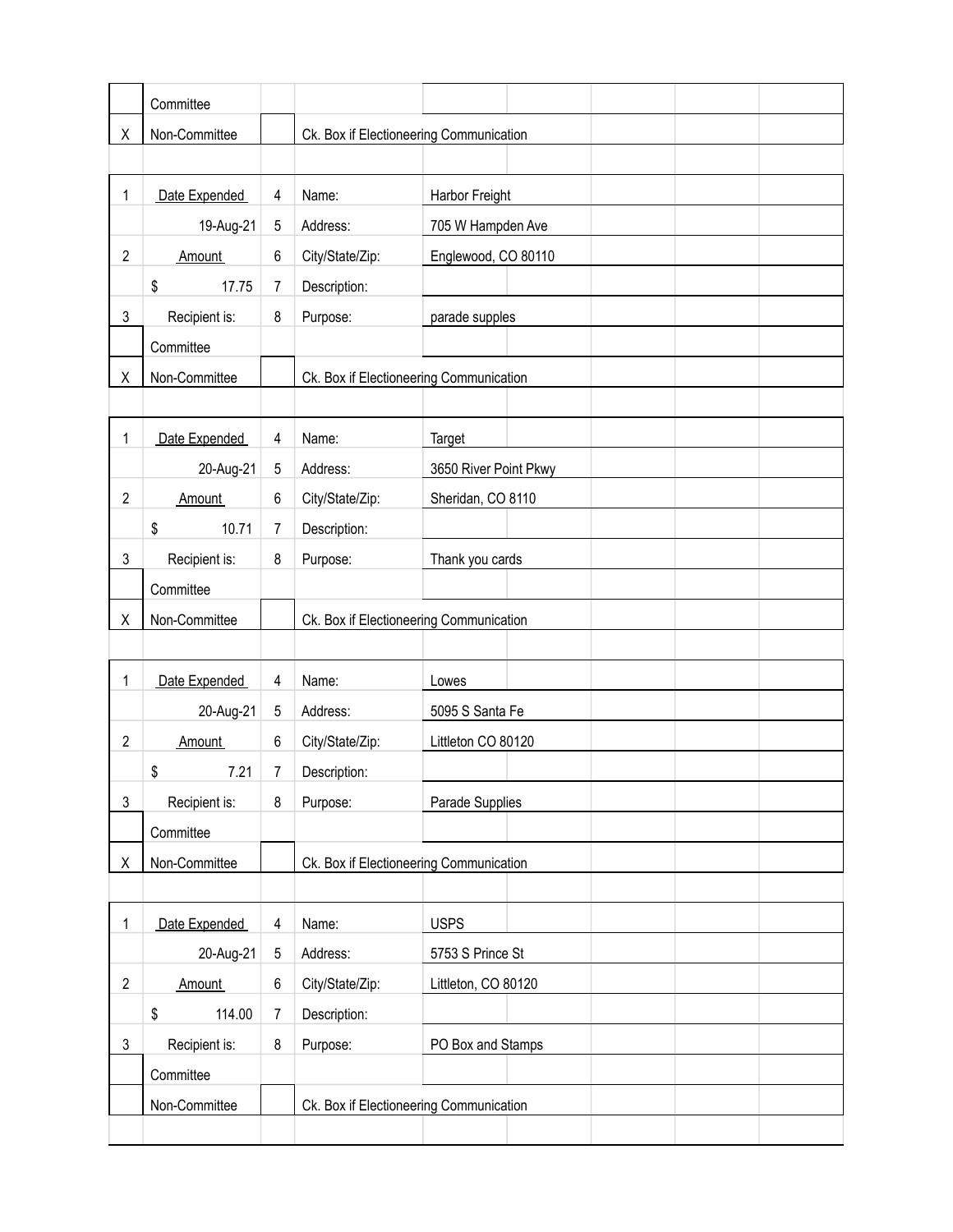| 1              | Date Expended         | 4              | Name:                                   | <b>USPS</b>           |  |  |  |
|----------------|-----------------------|----------------|-----------------------------------------|-----------------------|--|--|--|
|                | 31-Aug-21             | 5              | Address:                                | 5753 S Prince St      |  |  |  |
| $\overline{2}$ | Amount                | 6              | City/State/Zip:                         | Littleton, CO 80120   |  |  |  |
|                | \$<br>58.00           | 7              | Description:                            |                       |  |  |  |
| 3              | Recipient is:         | 8              | Purpose:                                | Stamps                |  |  |  |
|                | Committee             |                |                                         |                       |  |  |  |
|                | Non-Committee         |                | Ck. Box if Electioneering Communication |                       |  |  |  |
|                |                       |                |                                         |                       |  |  |  |
| 1              | Date Expended         | 4              | Name:                                   | Vantiv                |  |  |  |
|                | August 25, 2021       | 5              | Address:                                | online                |  |  |  |
| $\overline{2}$ | Amount                | 6              | City/State/Zip:                         |                       |  |  |  |
|                | $\frac{1}{2}$<br>1.76 | $\overline{7}$ | Description:                            |                       |  |  |  |
| $\mathsf 3$    | Recipient is:         | 8              | Purpose:                                | donation processing   |  |  |  |
|                | Committee             |                |                                         |                       |  |  |  |
| X              | Non-Committee         |                | Ck. Box if Electioneering Communication |                       |  |  |  |
|                |                       |                |                                         |                       |  |  |  |
| 1              | Date Expended         | 4              | Name:                                   | Facebook              |  |  |  |
|                | 1-Sep-21              | 5              | Address:                                | online                |  |  |  |
| $\overline{2}$ | Amount                | 6              | City/State/Zip:                         |                       |  |  |  |
|                | \$<br>45.03           | 7              | Description:                            |                       |  |  |  |
| 3              | Recipient is:         | 8              | Purpose:                                | Advertising           |  |  |  |
|                | Committee             |                |                                         |                       |  |  |  |
|                | Non-Committee         |                | Ck. Box if Electioneering Communication |                       |  |  |  |
|                |                       |                |                                         |                       |  |  |  |
| 1              | Date Expended         | 4              | Name:                                   | Costco                |  |  |  |
|                | 3-Sep-21              | 5              | Address:                                | 4000 River Point Pkwy |  |  |  |
| $\overline{2}$ | Amount                | 6              | City/State/Zip:                         | Sheridan, CO 80110    |  |  |  |
|                | \$<br>48.96           | 7              | Description:                            |                       |  |  |  |
| 3              | Recipient is:         | 8              | Purpose:                                | Printing supplies     |  |  |  |
|                | Committee             |                |                                         |                       |  |  |  |
|                | Non-Committee         |                | Ck. Box if Electioneering Communication |                       |  |  |  |
|                |                       |                |                                         |                       |  |  |  |
| 1              | Date Expended         | 4              | Name:                                   | Target                |  |  |  |
|                | September 3, 20.      | 5              | Address:                                | 3650 River Point Pkwy |  |  |  |
| $\mathbf{2}$   | Amount                | 6              | City/State/Zip:                         | Sheridan, CO 8110     |  |  |  |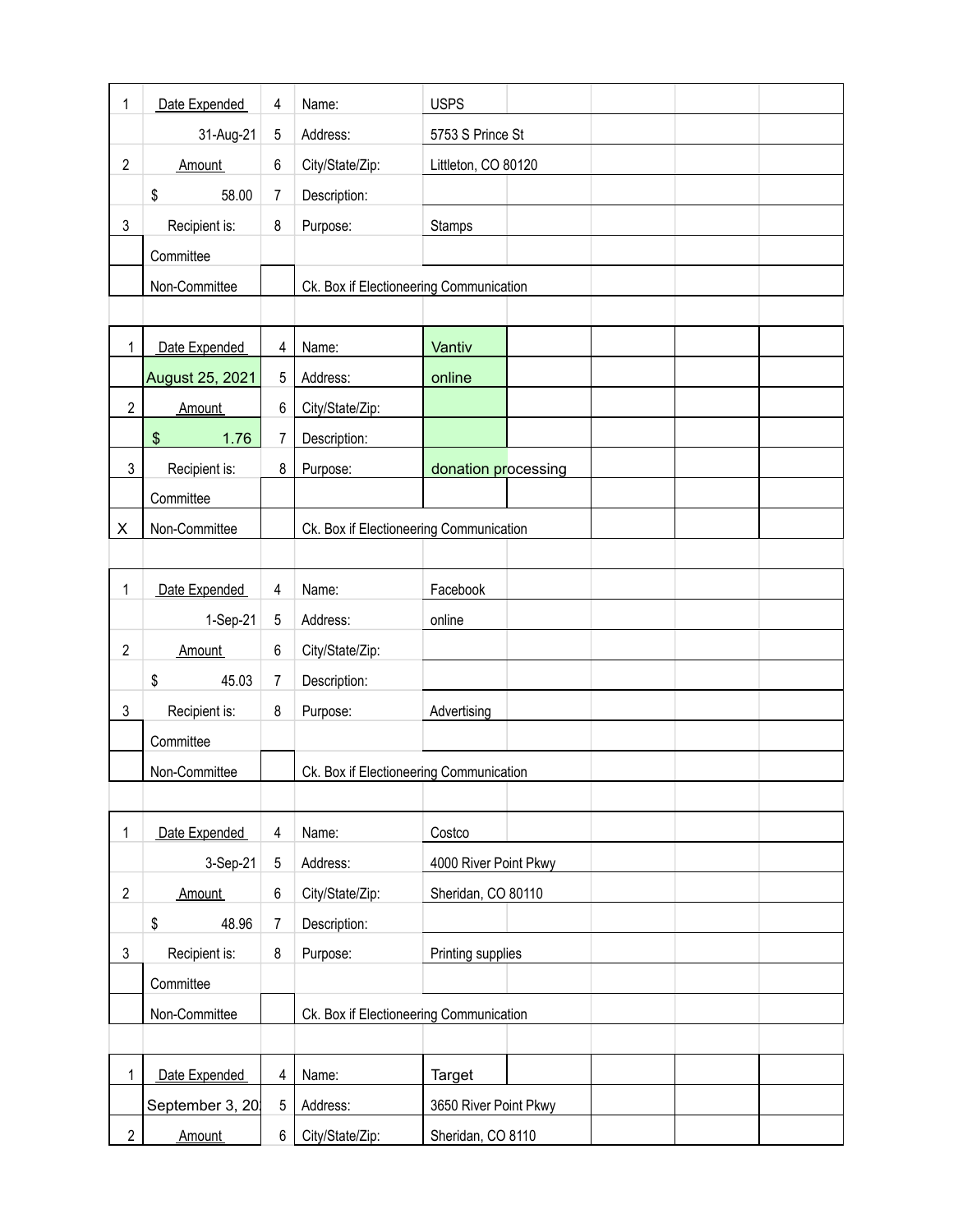|                | \$<br>10.87      | 7              | Description:                            |                                         |  |  |  |
|----------------|------------------|----------------|-----------------------------------------|-----------------------------------------|--|--|--|
| 3              | Recipient is:    | 8              | Purpose:                                | Thank you cards                         |  |  |  |
|                | Committee        |                |                                         |                                         |  |  |  |
| X              | Non-Committee    |                | Ck. Box if Electioneering Communication |                                         |  |  |  |
|                |                  |                |                                         |                                         |  |  |  |
| 1              | Date Expended    | 4              | Name:                                   | ActBlue                                 |  |  |  |
|                | September 3, 20. | 5              | Address:                                | online                                  |  |  |  |
| $\overline{2}$ | Amount           | 6              | City/State/Zip:                         |                                         |  |  |  |
|                | \$<br>46.14      | $\overline{7}$ | Description:                            |                                         |  |  |  |
| 3              | Recipient is:    | 8              | Purpose:                                | Donation processing                     |  |  |  |
|                | Committee        |                |                                         |                                         |  |  |  |
| X              | Non-Committee    |                |                                         | Ck. Box if Electioneering Communication |  |  |  |
|                |                  |                |                                         |                                         |  |  |  |
| 1              | Date Expended    | $\overline{4}$ | Name:                                   | Vantiv                                  |  |  |  |
|                | September 8, 20  | 5              | Address:                                | online                                  |  |  |  |
| $\overline{2}$ | <b>Amount</b>    | 6              | City/State/Zip:                         |                                         |  |  |  |
|                | \$<br>81.66      | 7              | Description:                            |                                         |  |  |  |
| 3              | Recipient is:    | 8              | Purpose:                                | donation processing                     |  |  |  |
|                | Committee        |                |                                         |                                         |  |  |  |
| X              | Non-Committee    |                | Ck. Box if Electioneering Communication |                                         |  |  |  |
|                |                  |                |                                         |                                         |  |  |  |